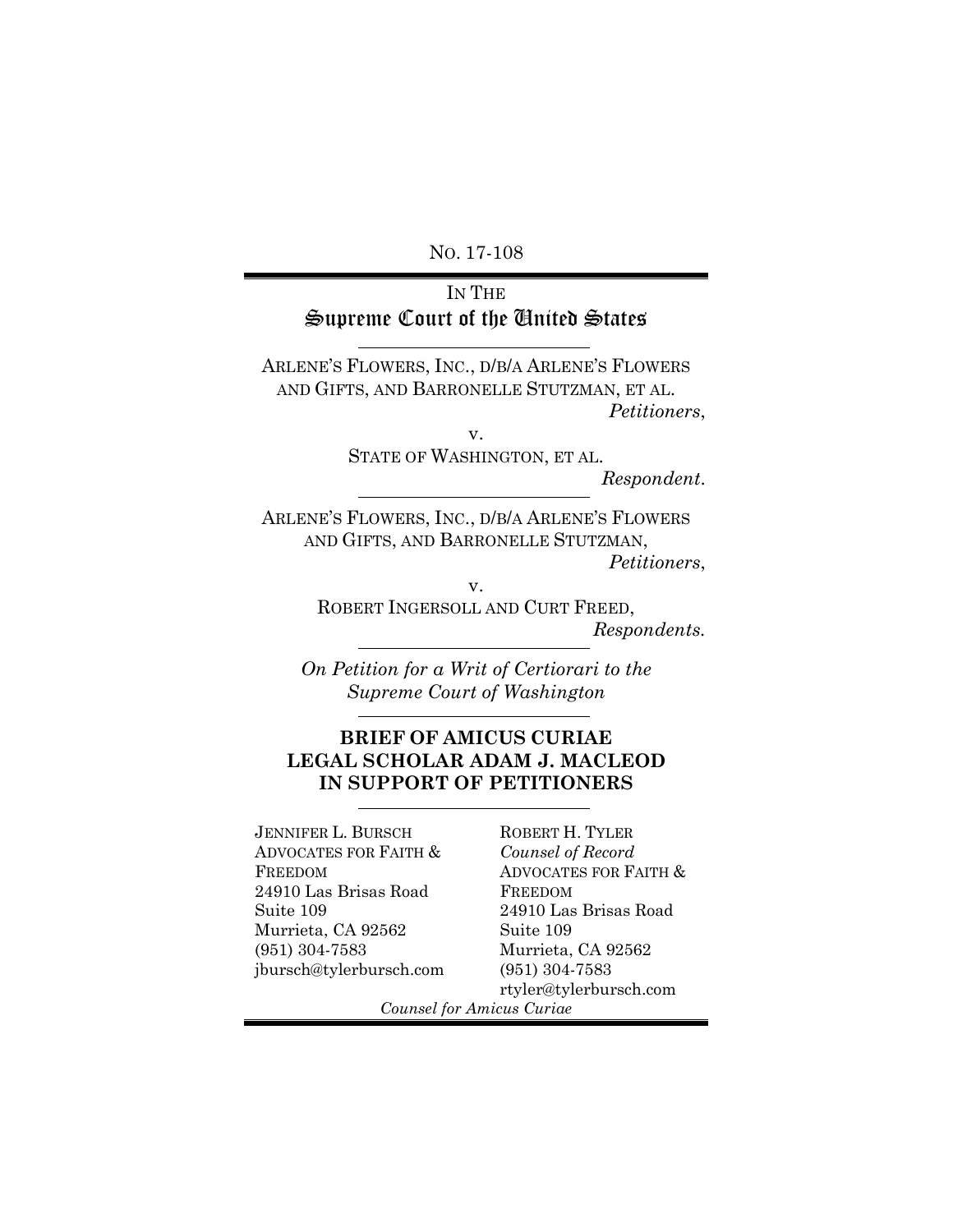# **QUESTION PRESENTED**

<span id="page-1-0"></span>Whether the Washington courts generated an unnecessary conflict between civil rights by inventing a novel interpretation of Washington public accommodations law, in disregard of their own precedents and this Court's guidance.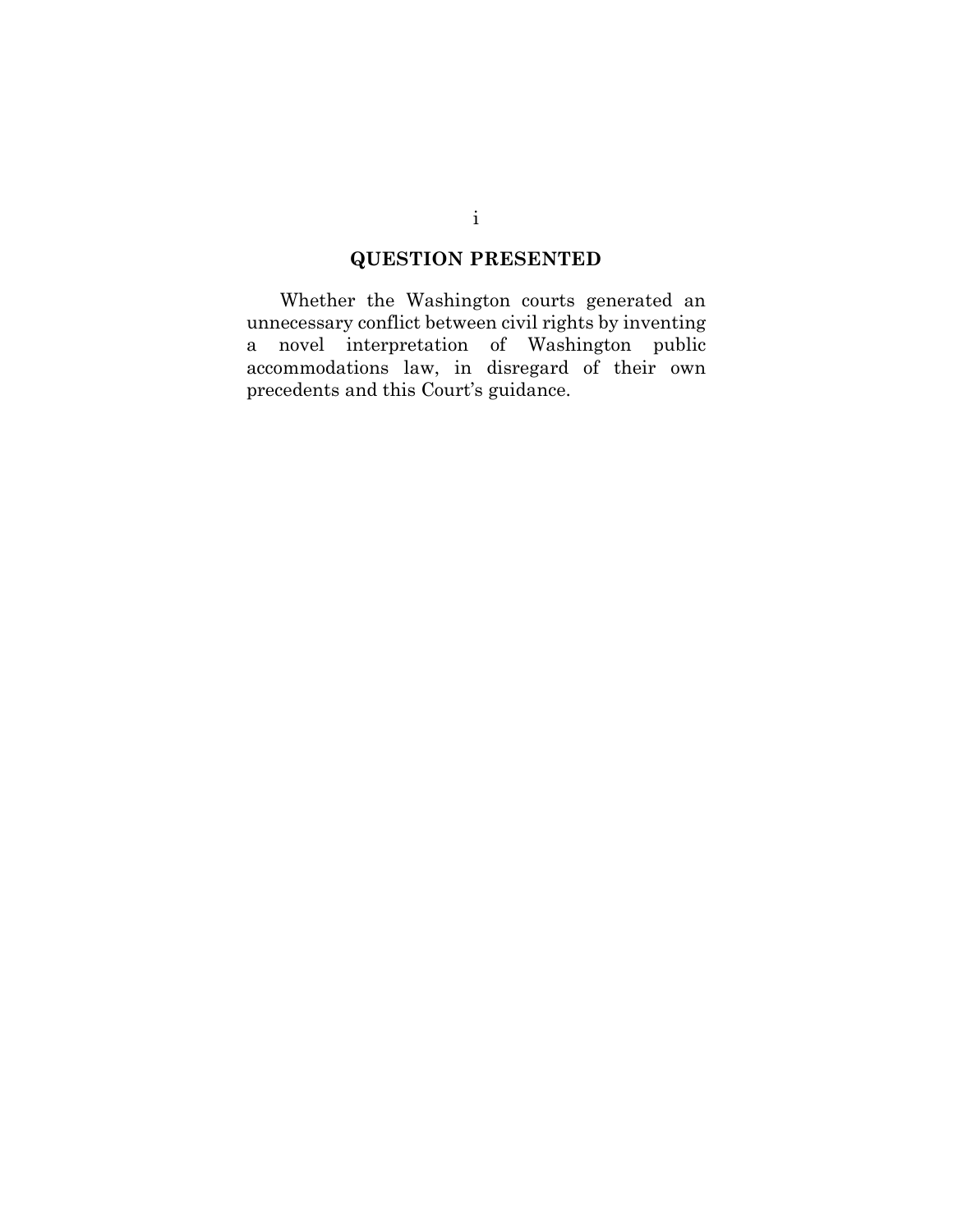# **TABLE OF CONTENTS**

| Introduction: Emerging Threats to This<br>Ι.<br>Court's Prescription for Peaceful |
|-----------------------------------------------------------------------------------|
| II. Hurley Accurately Restated Doctrine of                                        |
|                                                                                   |
| The Reason for Exclusion is<br>В.                                                 |
| III. A Case of Avoidable Conflict 13                                              |
| A. The Washington Supreme Court<br>Disregarded This Court's Guidance  13          |
| State Courts Are Generating<br>B.                                                 |
| C. Washington Can Avoid Conflict By<br>Adhering to a Faithful Interpretation      |
|                                                                                   |

ii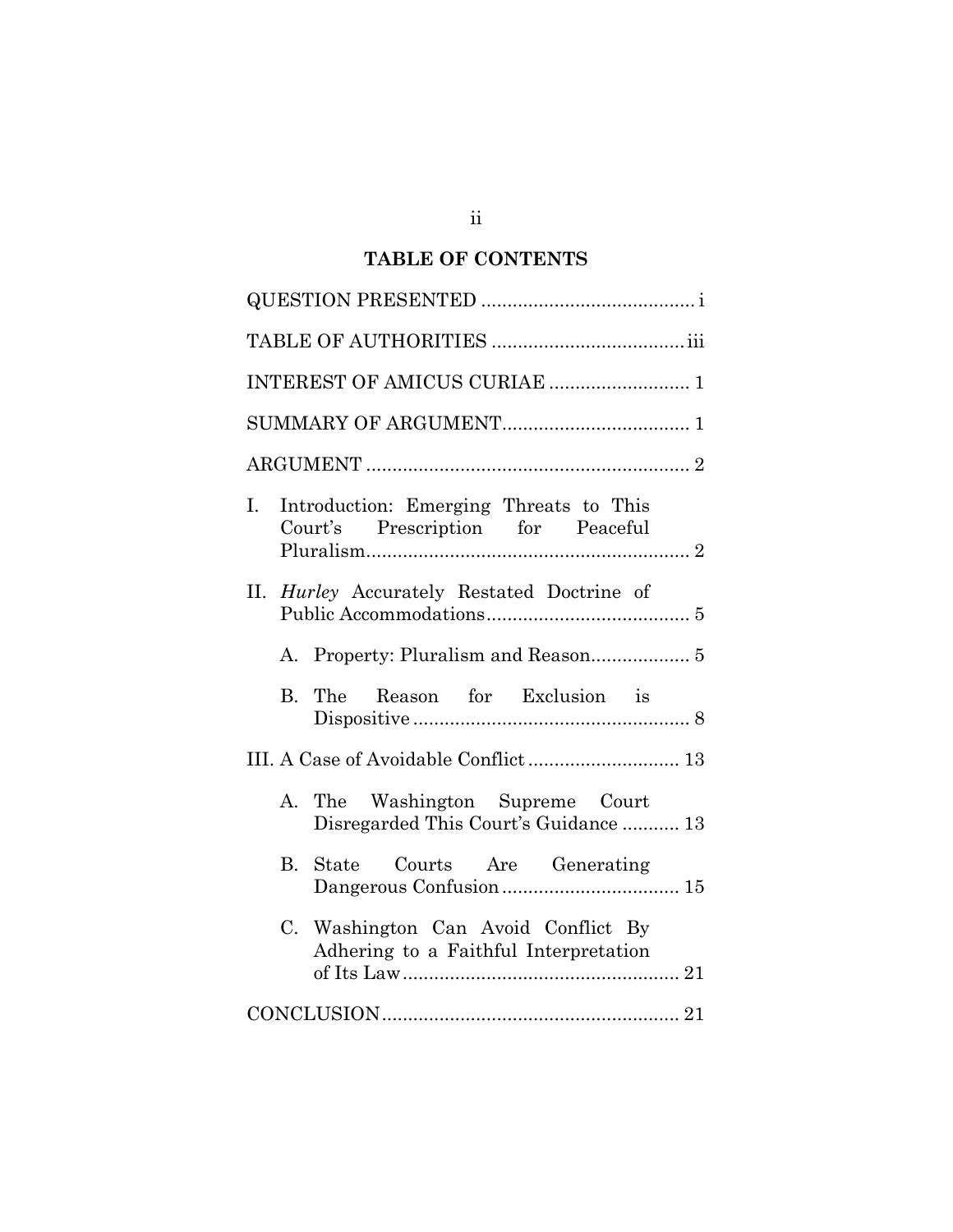# **TABLE OF AUTHORITIES**

# <span id="page-3-0"></span>*Cases***:**

| Adderley v. State of Florida,                                                                                   |
|-----------------------------------------------------------------------------------------------------------------|
| Bell v. Maryland,                                                                                               |
| Christian Legal Society Chapter of the University<br>of California, Hastings College of the Law v.<br>Martinez, |
| Coger v. Northwestern Union Packet Co.,                                                                         |
| Cornelius v. NAACP Legal Defense and<br><i>Educational Fund, Inc.,</i>                                          |
| Craig v. Masterpiece Cakeshop, Inc.,                                                                            |
| Donnell v. State,                                                                                               |
| Fell v. Spokane Transit Auth.,                                                                                  |
| Ferguson v. Gies,                                                                                               |

## iii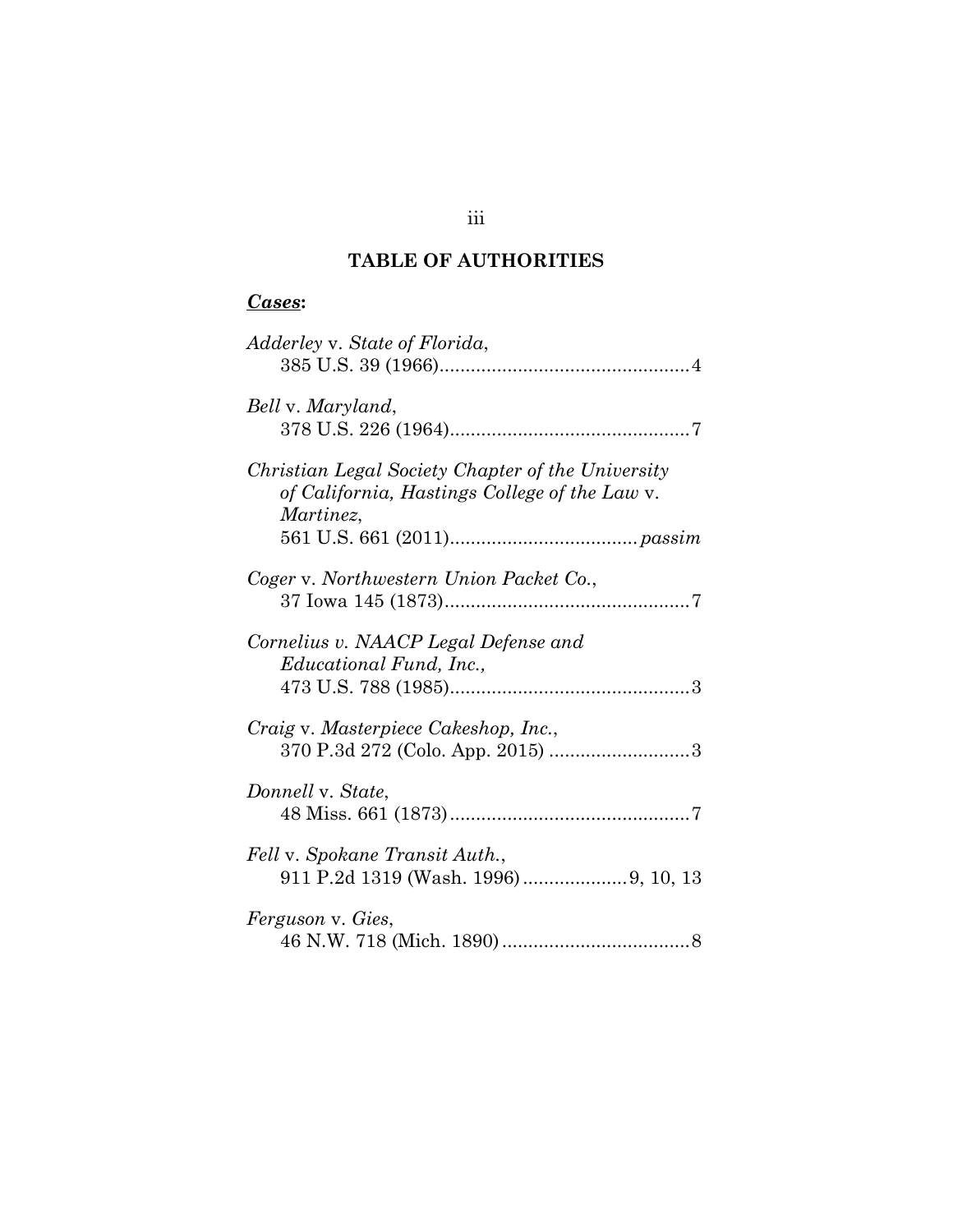| Hollingsworth v. Washington Mutual Savings<br>Bank,<br>681 P.2d 845 (Wash. App. 1984)  14 |
|-------------------------------------------------------------------------------------------|
| Hurley v. Irish American Gay, Lesbian, and<br>Bisexual Group of Boston,                   |
| Jencks v. Coleman,                                                                        |
| Elane Photography, LLC v. Willock,                                                        |
| Lane v. Cotton,<br>12 Mod. 472 88 Eng. Rep. 1458 (K.B.1701) 7                             |
| Leskovar v. Nickels,<br>166 P.3d 1251 (Wash. App. 2007)  19                               |
| Lewis v. Doll,                                                                            |
| Markham v. Brown,                                                                         |
| Marrone v. Washington Jockey Club,                                                        |
| McFadden v. Elma Country Club,<br>613 P.2d 146 (Wash. App. 1980)  19                      |
| Messenger v. State,                                                                       |

iv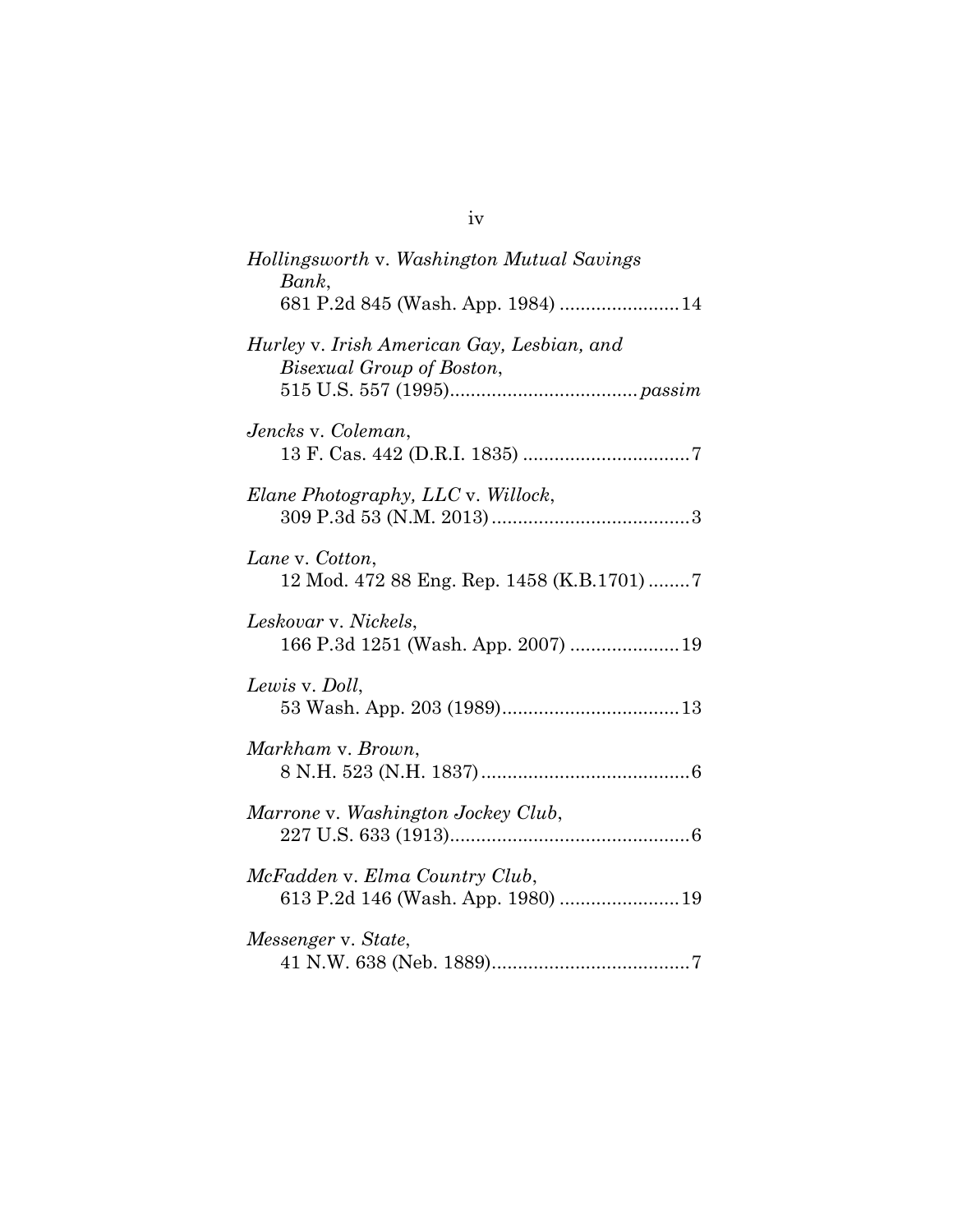| Rosenberger v. Rector and Visitors of University<br>of Virginia, |
|------------------------------------------------------------------|
| Scrivener v. Clark College,                                      |
| Shelley v. Kraemer,                                              |
| Shepard v. Milwaukee Gas Light Co.,                              |
| <i>State v. Arlene's Flowers, Inc.,</i>                          |
| State v. DeCoster,                                               |
| <i>Waggoner v. Ace Hardware Corp.,</i>                           |

# *Legislative Materials***:**

# *Other Authorities***:**

| Blackstone, William, <i>Commentaries</i> on the Laws |
|------------------------------------------------------|
|                                                      |
|                                                      |
| Inazu, John D., A Confident Pluralism, 88 So.        |
|                                                      |

v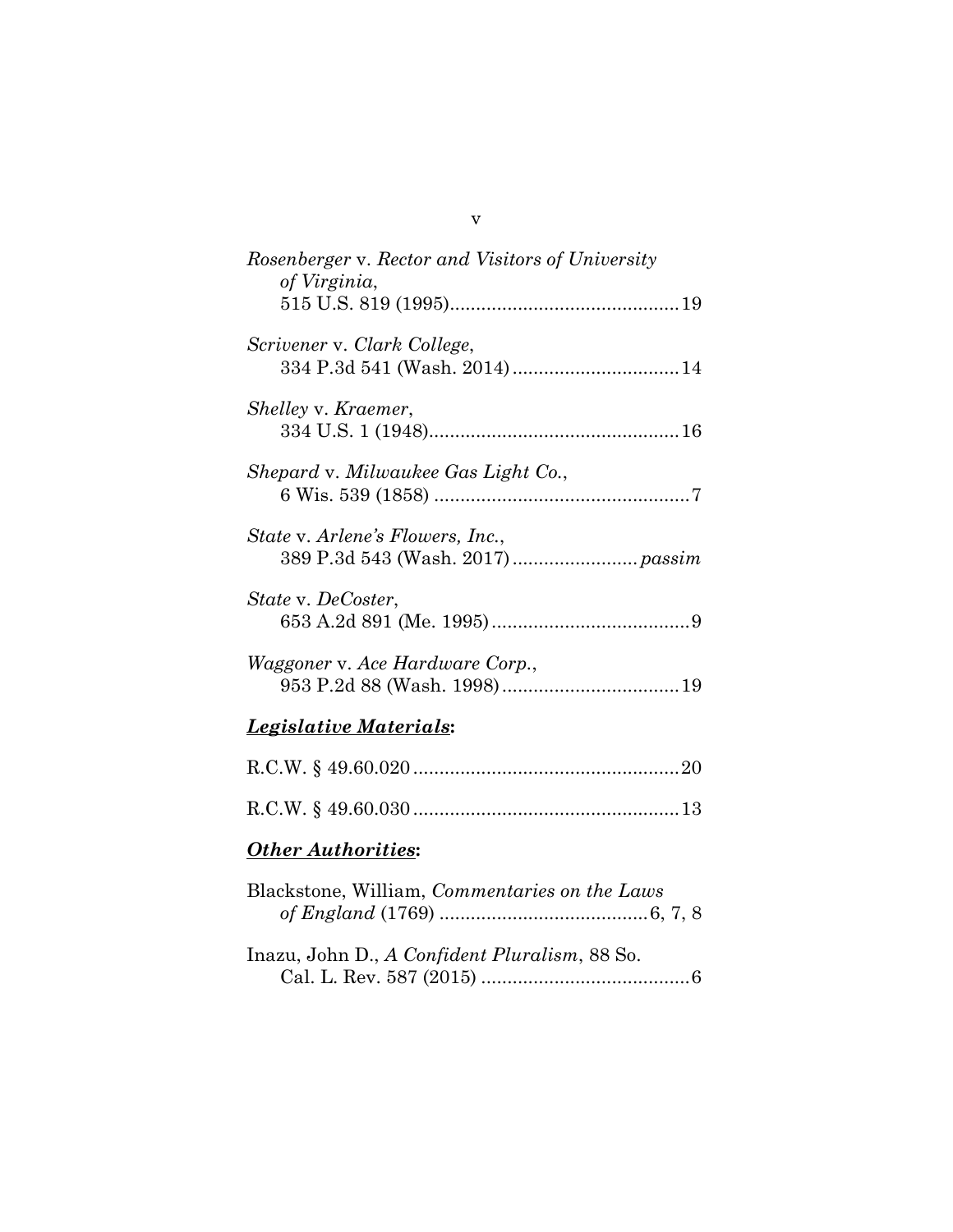## vi

| Finnis, John, Equality and Differences, 56 Am. J.                                                                              |
|--------------------------------------------------------------------------------------------------------------------------------|
| Finnis, John, Natural Law and Natural Rights                                                                                   |
| Finnis, John, The Priority of Persons Revisited,                                                                               |
| Foot, Philippa, Moral Dilemmas and Other                                                                                       |
| Katz, Larissa, <i>Exclusion and Exclusivity in</i><br><i>Property Law</i> , 58 University of Toronto L. J.                     |
| Koppelman, Andrew, Gay Rights, Religious<br>Accommodations, and the Purposes of<br>Antidiscrimination Law, 88 So. Cal. L. Rev. |
| MacLeod, Adam J., Property and Practical                                                                                       |
| MacLeod, Adam J., Tempering Civil Rights<br>Conflicts: Common Law for the Moral<br>Marketplace, 2016 Mich. St. L. Rev.         |
| MacLeod, Adam J., Universities as                                                                                              |
| Constitutional Lawmakers (And Other                                                                                            |
| Hidden Actors in Our Constitutional Orders),                                                                                   |

17 U. Pa. J. Const. L. Online 1 (2014) ................4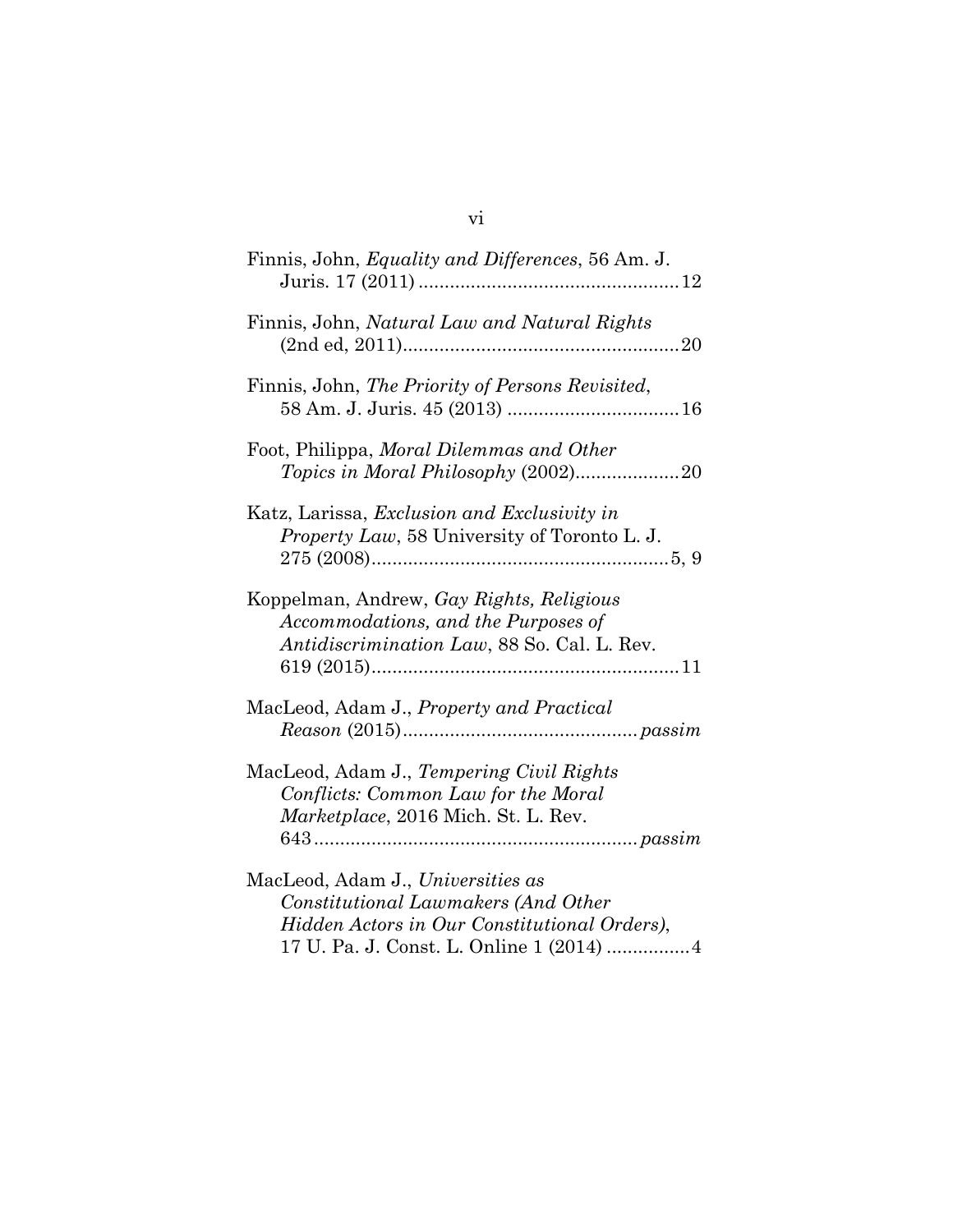| Maltz, Earl M., "Separate But Equal" and the<br>Law of Common Carriers in the Era of the<br>Fourteenth Amendment, 17 Rutgers L. J. 553 |
|----------------------------------------------------------------------------------------------------------------------------------------|
|                                                                                                                                        |
| Raz, Joseph, The Morality of Freedom (1986)20                                                                                          |
| Slavny, Adam and Parr, Tom, <i>Harmless</i><br>Discrimination, 21 LEGAL THEORY 100                                                     |
| Wilson, Lawrence A. & Shannon, Raphael,<br>Homosexual Organizations and the Right of                                                   |

*Association*, 30 Hastings L.J. 1029 (1979)..........6

# vii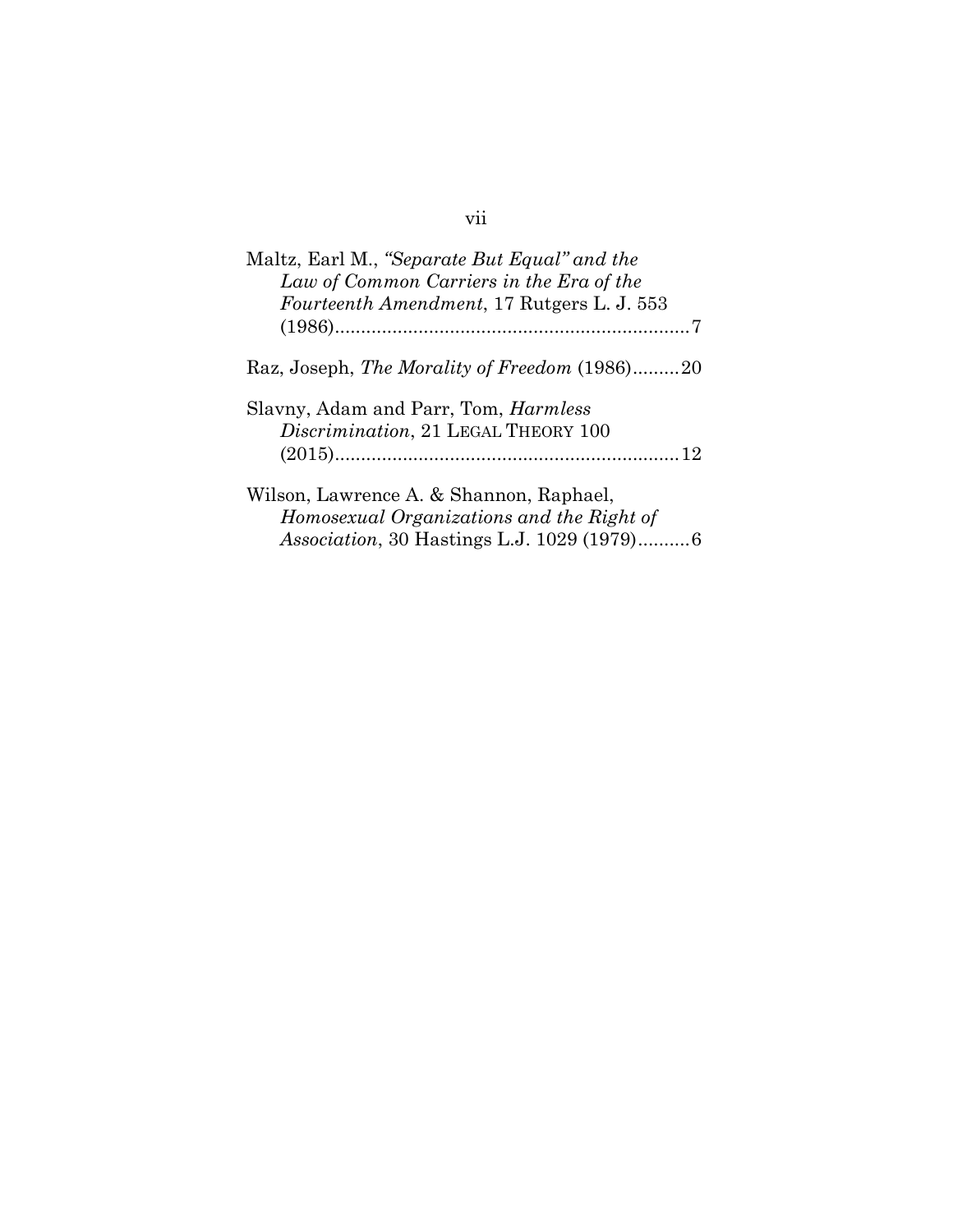#### **INTEREST OF AMICUS CURIAE**[1](#page-8-2)

<span id="page-8-0"></span>Adam J. MacLeod is Associate Professor at Faulkner University, Thomas Goode Jones School of Law. He is the author of *Property and Practical Reason* from Cambridge University Press (2015), coeditor of *Foundations of Law*, a textbook from Carolina Academic Press (2017), and academic articles in peer-reviewed journals and law reviews in the United States, United Kingdom, and Australia. Amicus has researched and written about the nondiscrimination norm in civil rights laws such as the Washington laws at issue in this case.

#### **SUMMARY OF ARGUMENT**

<span id="page-8-1"></span>This and other recent cases of conflict between basic civil and constitutional rights could have been avoided had state courts better heeded this Court's guidance. In *Hurley* v. *Irish American Gay, Lesbian, and Bisexual Group of Boston*, 515 U.S. 557 (1995), *Christian Legal Society Chapter of the University of California, Hastings College of the Law* v. *Martinez*, 561 U.S. 661 (2011), and at other times, the Court has consistently admonished state judiciaries to let

<span id="page-8-2"></span><sup>&</sup>lt;sup>1</sup> Parties to these cases have consented to the filing of this brief; letters indicating their consent are on file with the Clerk. Counsel of record for Petitioner and Respondents received notice seven days prior to the due date of the *Amicus Curiae's* intention to file this brief. Counsel of record for Petitioner and counsel of record for Respondents, Mr. Ingersoll and Mr. Freed have waived the notice requirement. *Amicus* states that no counsel for a party authored this brief in whole or in part, and no person other than the *amicus* and its counsel made any monetary contribution intended to fund the preparation or submission of this brief.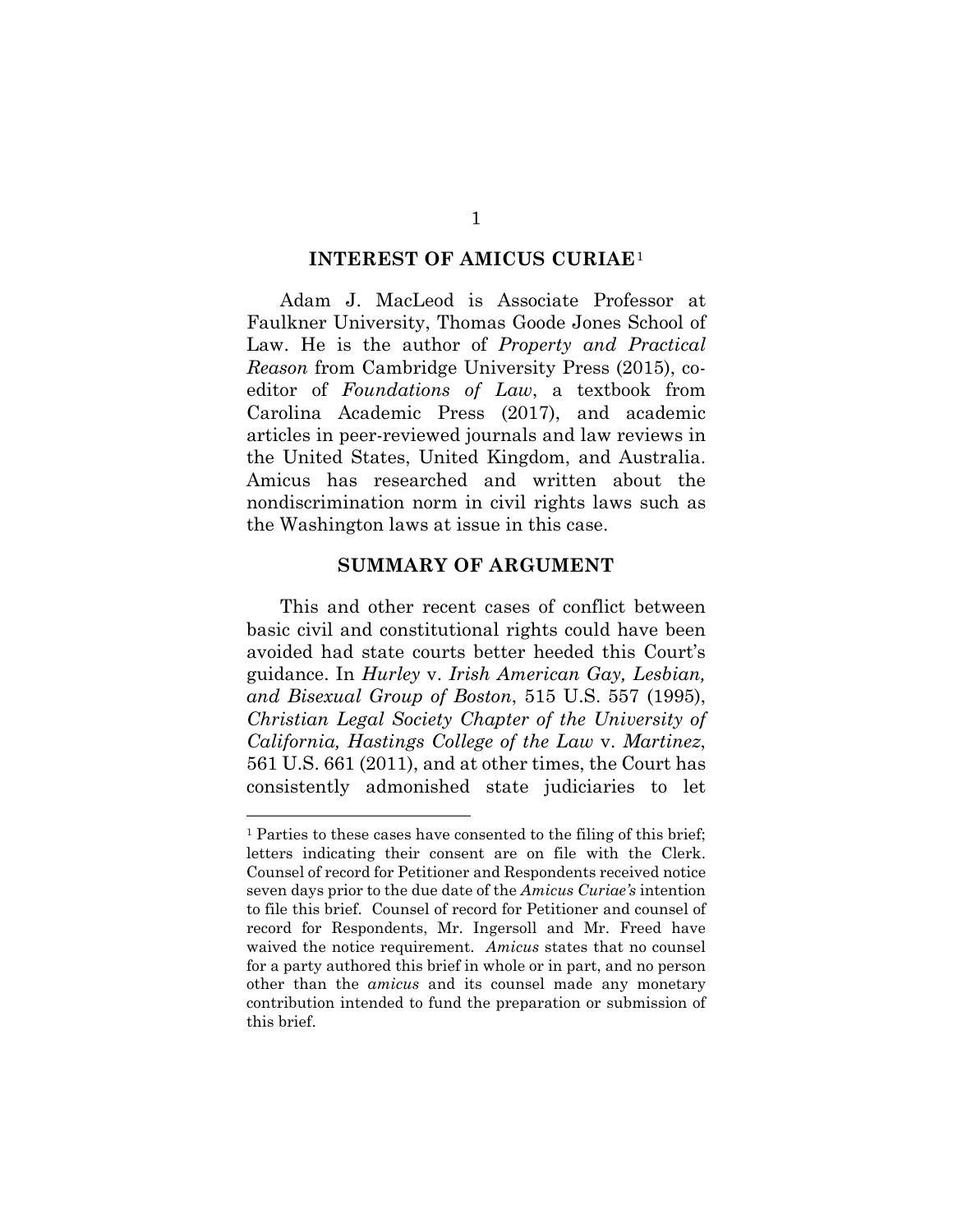institutions of private ordering, especially private property, resolve freighted moral conflicts except in cases of intentional discrimination for an invalid reason, such as race and sexual orientation. In those decisions, the Court adhered to the common-law contours of the public accommodations doctrine.

Recently, an increasing number of state agencies and even state supreme courts have distorted the public accommodations doctrine, in contravention of this Court's guidance in *Hurley* and *Martinez*, to create for customers a novel claim-right to control the terms of licenses that owners of public accommodations grant to the public. Unlike basic rights of equal protection and nondiscrimination, that claim-right is hostile to the fundamental rights of free expression, association, and conscience exercised on private property. The Court should take the opportunity presented by this case to restate and extend a more comprehensive understanding of the public accommodation doctrine and re-teach state courts how to avoid unnecessary constitutional conflicts.

#### **ARGUMENT**

### <span id="page-9-1"></span><span id="page-9-0"></span>**I. Introduction: Emerging Threats to This Court's Prescription for Peaceful Pluralism**

In *Hurley* v. *Irish American Gay, Lesbian, and Bisexual Group of Boston*, 515 U.S. 557 (1995), this Court ruled that the public accommodations doctrine should not be applied to generate avoidable constitutional conflict. And in *Christian Legal Society Chapter of the University of California, Hastings*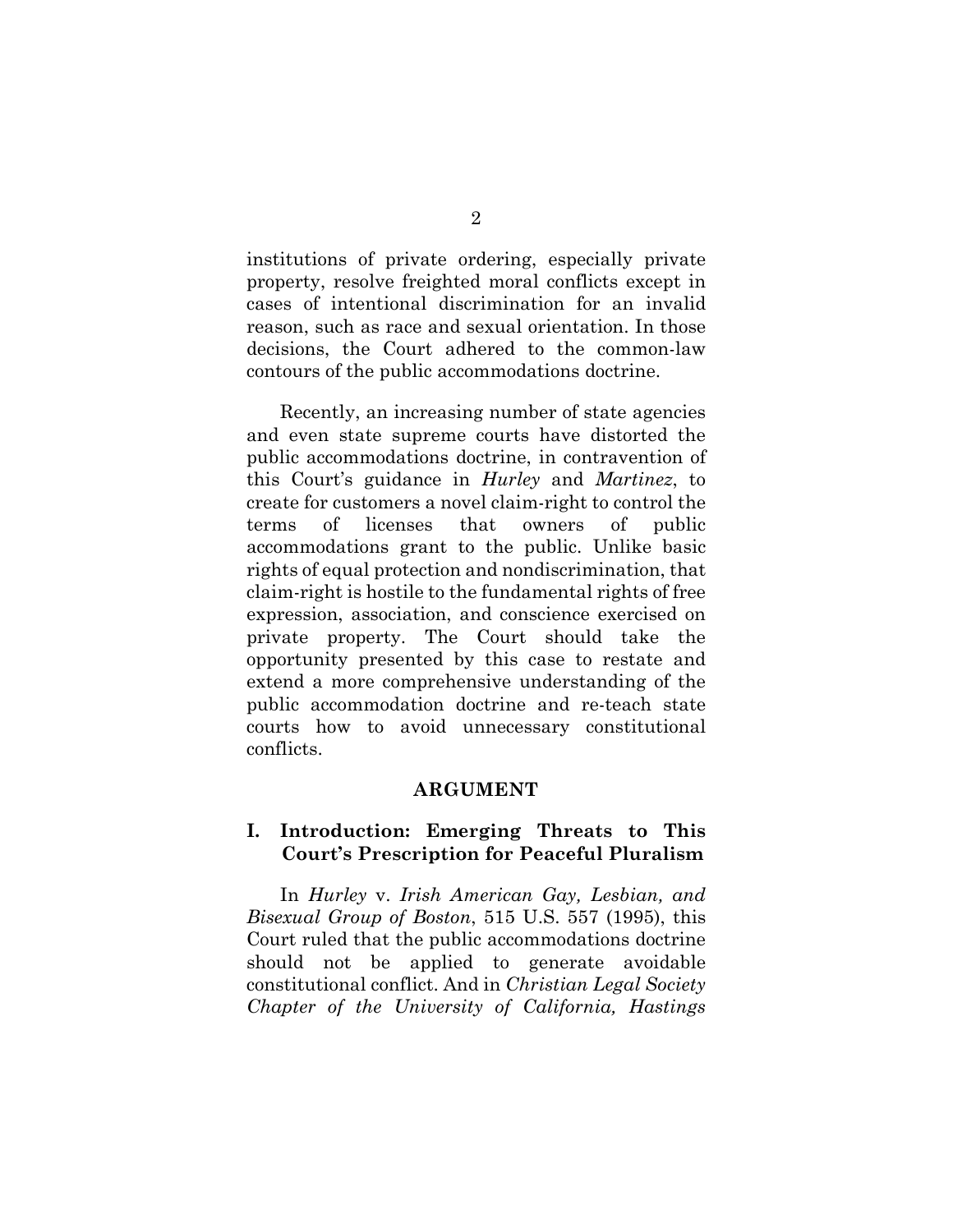*College of the Law* v. *Martinez*, 561 U.S. 661 (2011), this Court reaffirmed a property owner's "right to preserve the property under its control for the use to which it is lawfully dedicated," which includes the authority to exclude from its property those whose purposes are at odds with its own. Id. at 679, quoting *Cornelius* v. *NAACP Legal Defense and Educational Fund, Inc.*, 473 U.S. 788, 800 (1985). In both of those cases, this Court reinforced the ancient wisdom that common-law institutions of private ordering such as private property estates and licenses are competent to mediate moral conflicts reasonably, with greater nuance and pluralism than governments, which by contrast must pick winners and losers in zero-sum contests of general applicability.

This is a case of avoidable conflict between basic constitutional rights. It is not the only one to have emerged from state courts in recent years. The courts of New Mexico, Colorado, and now Washington have disregarded or rejected this Court's guidance in *Hurley* and *Martinez* and have unnecessarily placed basic rights of equality and non-discrimination in direct conflict with foundational rights of conscience, free expression, and private property. *Elane Photography, LLC* v. *Willock*, 309 P.3d 53 (N.M. 2013); *Craig* v. *Masterpiece Cakeshop, Inc.*, 370 P.3d 272 (Colo. App. 2015), cert. denied, *Masterpiece Cakeshop, Inc.* v. *Colorado Civil Rights Commission*, 2016 WL 1645027 (Colo. 2016); *State* v. *Arlene's Flowers, Inc.*, 389 P.3d 543 (Wash. 2017). This Court should grant certiorari in this case to reaffirm and further clarify the practical wisdom at the heart of its *Hurley* and *Martinez* decisions, and in order to teach state courts how to avoid these unnecessary conflicts.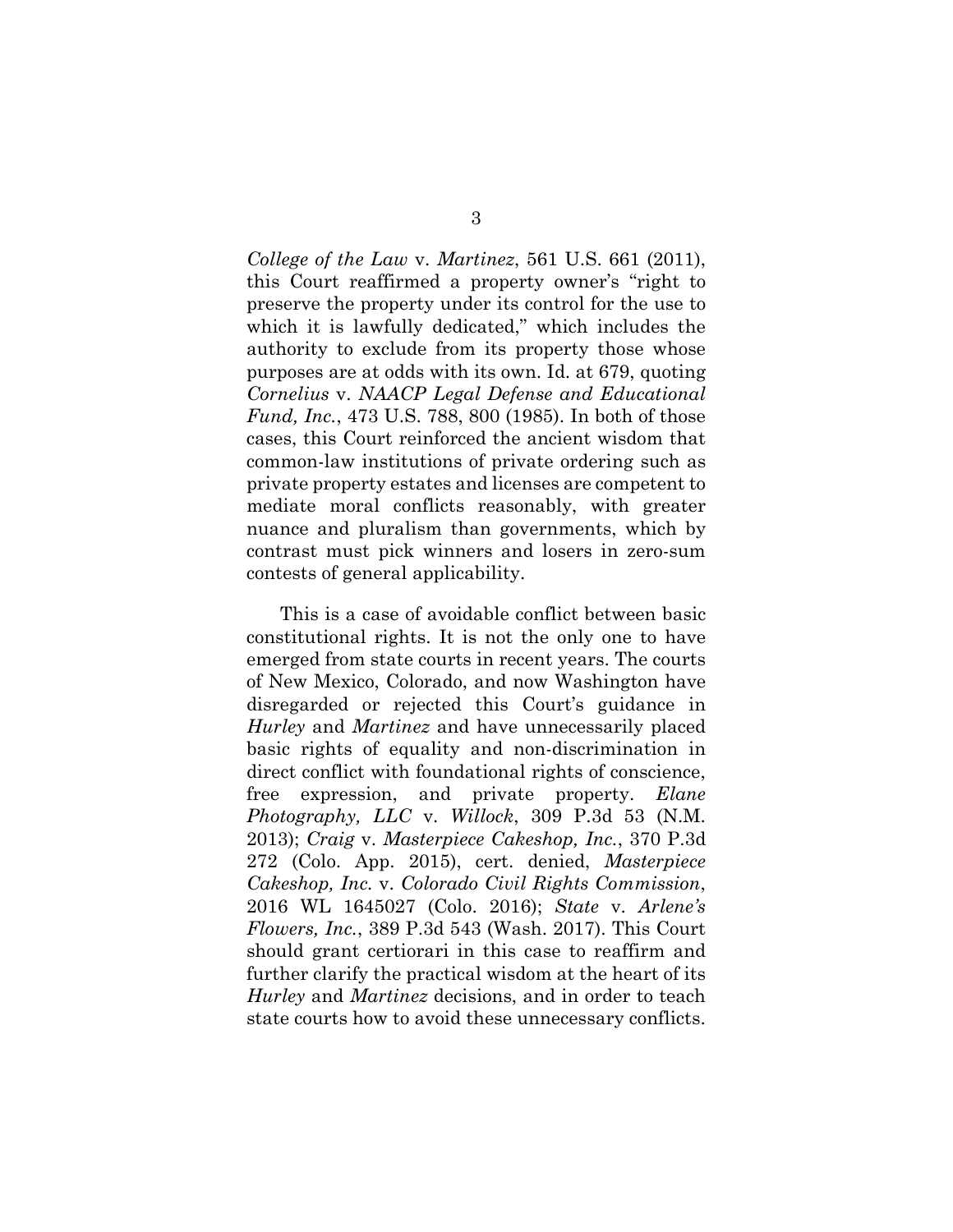These conflicts are unnecessary because the courts in New Mexico, Colorado, and Washington have misconstrued and misapplied the public accommodations doctrine. Properly construed, that doctrine does not place constitutional and civil liberties at odds with each other. It forbids an owner and operator of a public accommodation from terminating a customer's license to enter *without good reason*. In *Hurley*, as in this case, the reason for exclusion was not the sexual identity of the claimants—an invalid reason to exclude—but rather a reason that is both valid and constitutionally protected, the free expression of a conscientious belief.

This Court's accurate restatement of the public accommodations doctrine in its unanimous *Hurley* opinion is just as valid today as it was in 1995. And the Court has, in *Martinez* as at other times, repeatedly affirmed the right of property owners to preserve the integrity of the purposes for which they hold their premises open to licensees when they act without discriminatory intent and have not created a public forum, even where the manifest *effect* of that preservation unequally burdens identifiable minority groups within the community, such as traditional Christians at a state university in California, *Martinez*, 561 U.S. 661, and civil rights activists in the 1960s American South, *Adderley* v. *State of Florida*, 385 U.S. 39 (1966). The genius of our pluralistic constitutional orders is that minority groups can gain lawful access to other property and organize in pursuit of their own moral purposes and commitments there. Adam J. MacLeod, *Universities as Constitutional Lawmakers (And Other Hidden*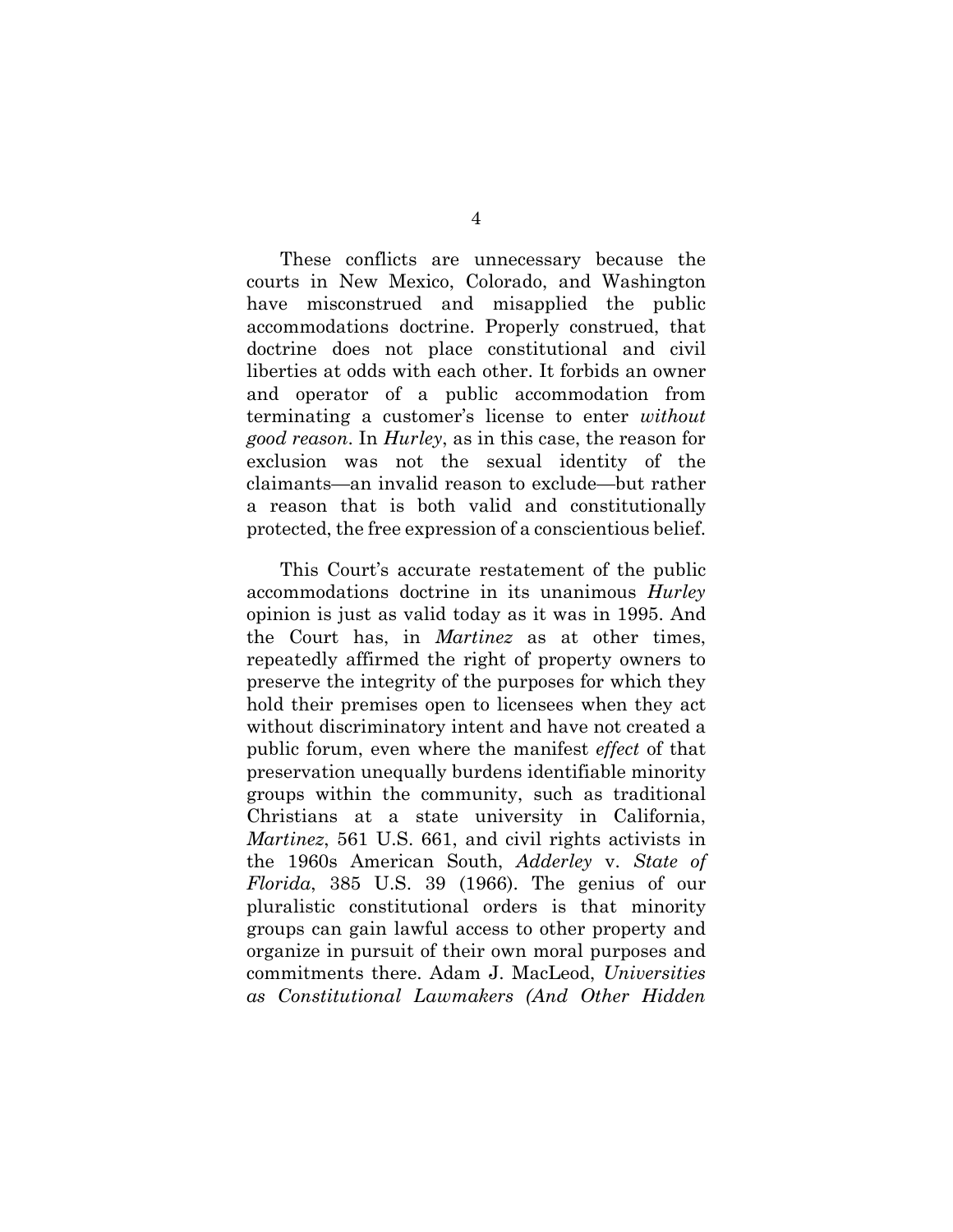*Actors in Our Constitutional Orders)*, 17 U. Pa. J. Const. L. Online 1, 11-14 (2014).

This Court's prescription for harmonizing and protecting fundamental rights in the marketplace has not grown stale since its *Hurley* and *Martinez* decisions. Indeed, in our fractured, fractious age it is just as vital and important as ever. This court should reinforce the continued vitality of the doctrines and principles explained in *Hurley* and *Martinez*. In so doing the Court can remind state courts how to fulfill their constitutional obligations to protect and reconcile the fundamental liberties of all.

## <span id="page-12-0"></span>**II.** *Hurley* **Accurately Restated Doctrine of Public Accommodations**

#### <span id="page-12-1"></span>**A. Property: Pluralism and Reason**

Property ownership enables plural groups with different moral visions to choose how and on what terms to interact with each other. This Court accurately restated the common law of property ownership in *Hurley*, 515 U.S. at 571-72 and *Martinez*, 561 U.S. at 679. However, recent decisions by state courts demonstrate that a more complete restatement is in order.

As the *Martinez* Court accurately stated, the essence of property ownership is the right to decide for what purposes property will be used. Larissa Katz, *Exclusion and Exclusivity in Property Law*, 58 University of Toronto L. J. 275 (2008). Many owners exercise this right to form and build together their own moral vision, not only in the privacy of the home,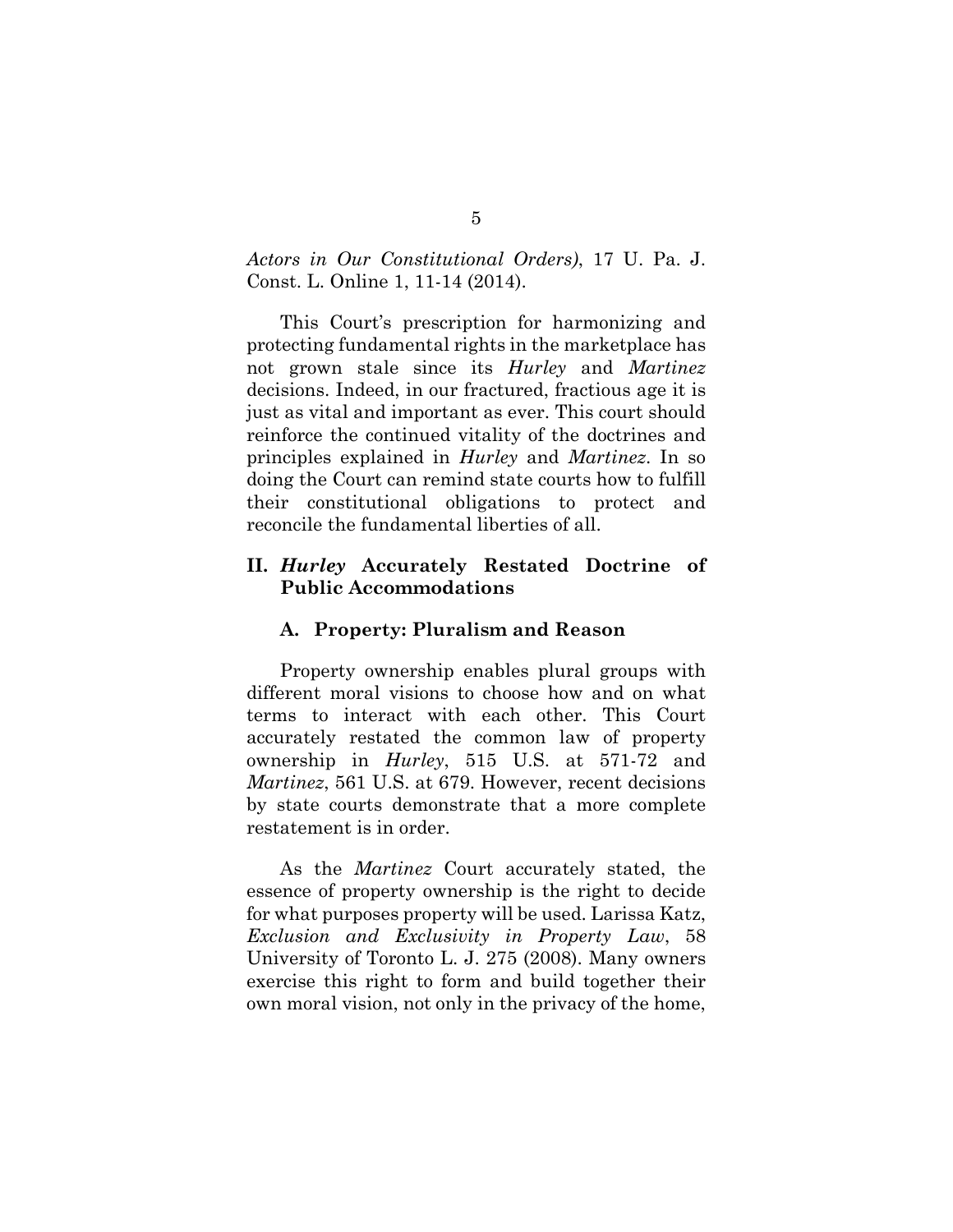but also in religious assemblies, charitable works, and societal and political reform movements. Adam J. MacLeod, *Property and Practical Reason* 74-87, 114- 21 (2015). Property rights have stood guard around many of the most powerful social reform movements in American history. The civil rights protests that were planned in Southern black churches and the LGBT activism of more recent decades were possible because of the owners' rights both to use property and to tell others to keep out. MacLeod, *Property and Practical Reason*, at 33-34; John D. Inazu, *A Confident Pluralism*, 88 So. Cal. L. Rev. 587, 590 & n.17 (2015); Lawrence A. Wilson & Raphael Shannon, *Homosexual Organizations and the Right of Association*, 30 Hastings L.J. 1029, 1043, 1046-49, 1054-55 (1979).

Property ownership also entails the right to *include* others for common purposes. As the *Hurley* Court observed, at common law those who profess to be employed by the public on their private property grant to the public a license to enter for the purpose of acquiring the goods or services on offer. II William Blackstone, *Commentaries on the Laws of England* 212 (1769). That license can be refused or terminated for a "good reason." *Markham* v. *Brown*, 8 N.H. 523, 529-30, 531 (N.H. 1837); III Blackstone, *Commentaries*, at 166. This means that business owners have a limited nondiscrimination duty.

The strength and contours of the nondiscrimination duty vary according to the source and nature of the public's license to enter. Where the customer's license is created by contract, such as a ticket to a sporting event, the license is a mere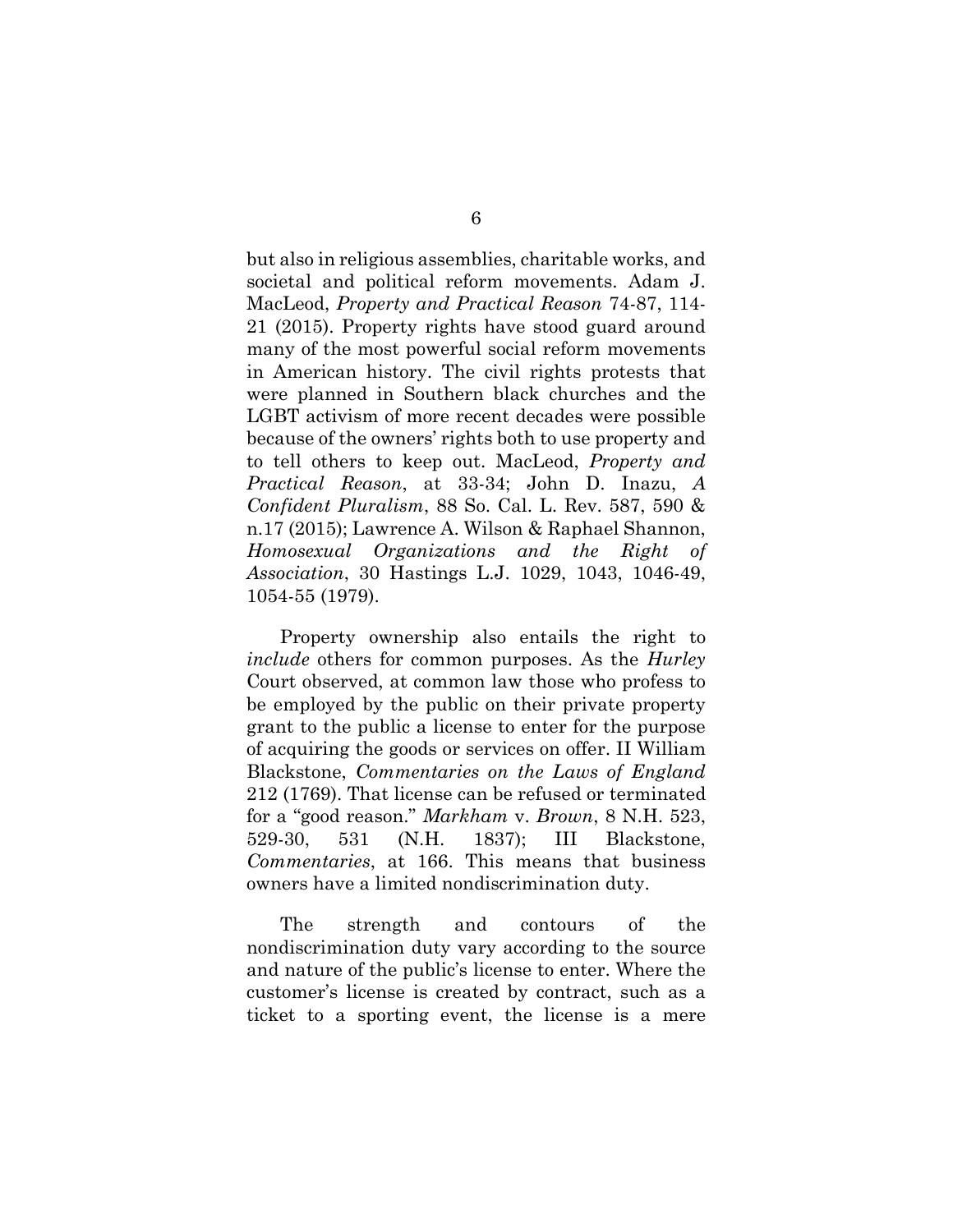privilege terminable at the will of the venue owner. *Marrone* v. *Washington Jockey Club*, 227 U.S. 633, 636-37 (1913). At the other end of the spectrum, where the business is chartered as a common carrier, utility, or other public monopoly, the owner has a general (though not unlimited) duty to serve all on equal terms. *Jencks* v. *Coleman*, 13 F. Cas. 442 (D.R.I. 1835) (Story, J.); Earl M. Maltz,*"Separate But Equal" and the Law of Common Carriers in the Era of the Fourteenth Amendment*, 17 Rutgers L. J. 553 (1986). In between those two poles are cases, such as this one, in which private property is held open for a particular business purpose. In these cases, the license is neither terminable at will nor a vested right to be served. It is a license carved out by the owner's purpose for opening to the public and terminable by the owner for a "good reason." *Hurley*, 515 U.S. at 571, citing *Lane* v. *Cotton*, 12 Mod. 472, 484–485, 88 Eng. Rep. 1458, 1464–1465 (K.B.1701) (Holt, C.J.); III William Blackstone, *Commentaries on the Laws of England* \*164, \*166 (1893) (1769). See generally Adam J. MacLeod, *Tempering Civil Rights Conflicts: Common Law for the Moral Marketplace*, 2016 Mich. St. L. Rev. 643, 686-702.

Any good reason will suffice to justify the owner in terminating the customer's license to enter, yet some reasons for exclusion have always been categorically invalid at common law. Race is chief among these. *Shepard* v. *Milwaukee Gas Light Co.*, 6 Wis. 539 (1858); *Coger* v. *Northwestern Union Packet Co.*, 37 Iowa 145 (1873); *Donnell* v. *State*, 48 Miss. 661, 682 (1873); *Messenger* v. *State*, 41 N.W. 638 (Neb. 1889). Thus, as Justice Goldberg observed in 1964, the duty of a business owner not to discriminate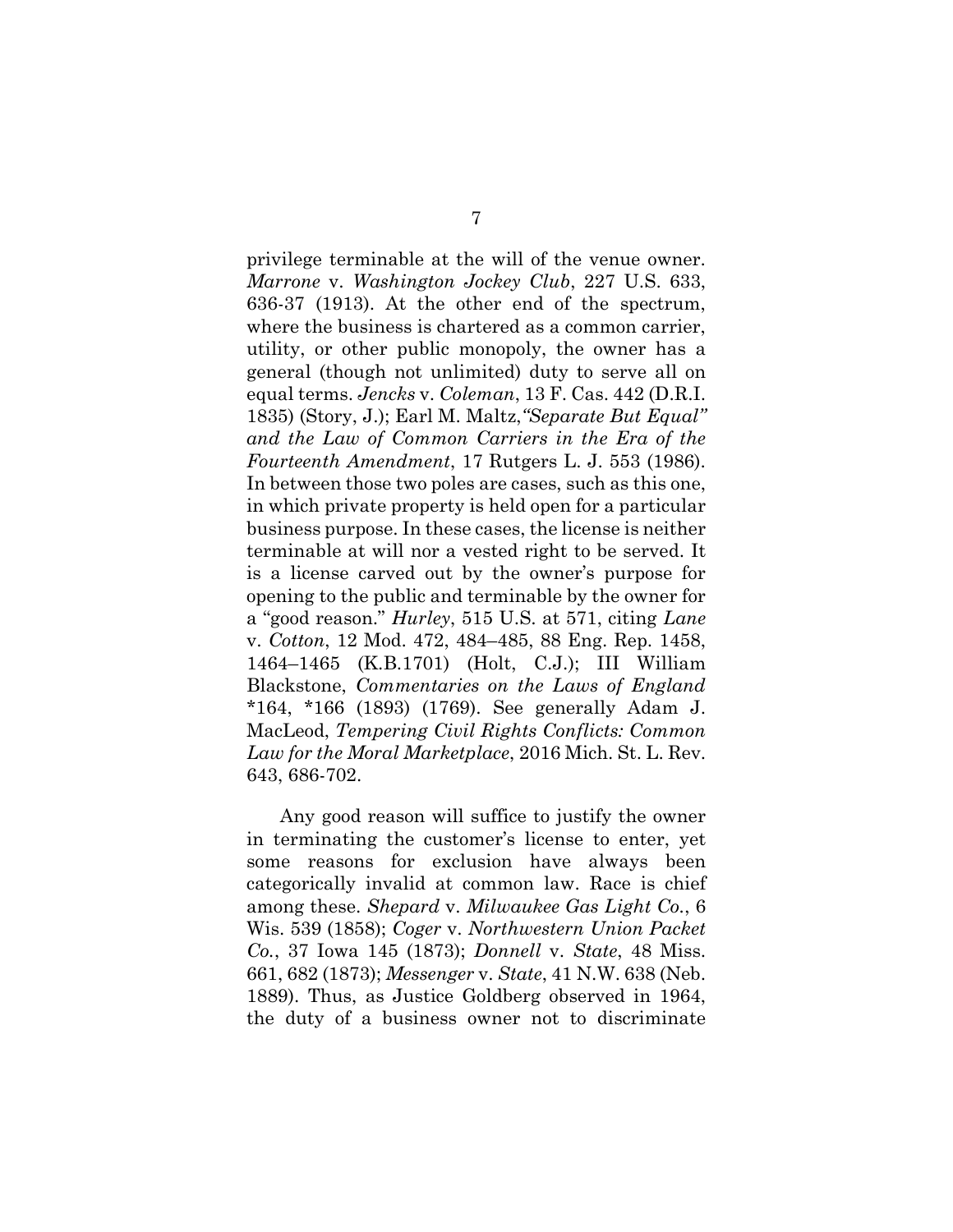because of race is "firmly rooted in ancient Anglo-American tradition." *Bell* v. *Maryland*, 378 U.S. 226, 296-97 (1964) (Goldberg, J., concurring). Statutes prohibiting racial discrimination in public accommodations simply codify the rights and privileges of the "good old common law." Id. at 293-94. They do not change the law—it was never reasonable to exclude someone for the reason of their race—but instead restate conclusively, and add concrete sanction to, ancient principles.

In a statement of the common-law view, the Michigan Supreme Court explained that to refuse service to a person "for no other reason than" that person's race is contrary to the "absolute, unconditional equality of white and colored men before the law." *Ferguson* v. *Gies*, 46 N.W. 718, 719- 20 (Mich. 1890). It is therefore "not for the courts to cater to or temporize with a prejudice which is not only not humane, but unreasonable." Id. at 721. A statute prohibiting racial discrimination does not detract from the common-law nondiscrimination norm. It is "only declaratory of the common law." Id. at 720. "Declaratory" is a term of art in common law jurisprudence, referring to that part of the unwritten law (e.g. custom, natural law) that is already law before it is declared by a judge or posited by a legislature. I Blackstone, *Commentaries*, at 42, 53-54, 86.

### <span id="page-15-0"></span>**B. The Reason for Exclusion is Dispositive**

Though most public accommodations statutes expand the list of reasons for exclusion that are invalid, they do not abrogate common law rights and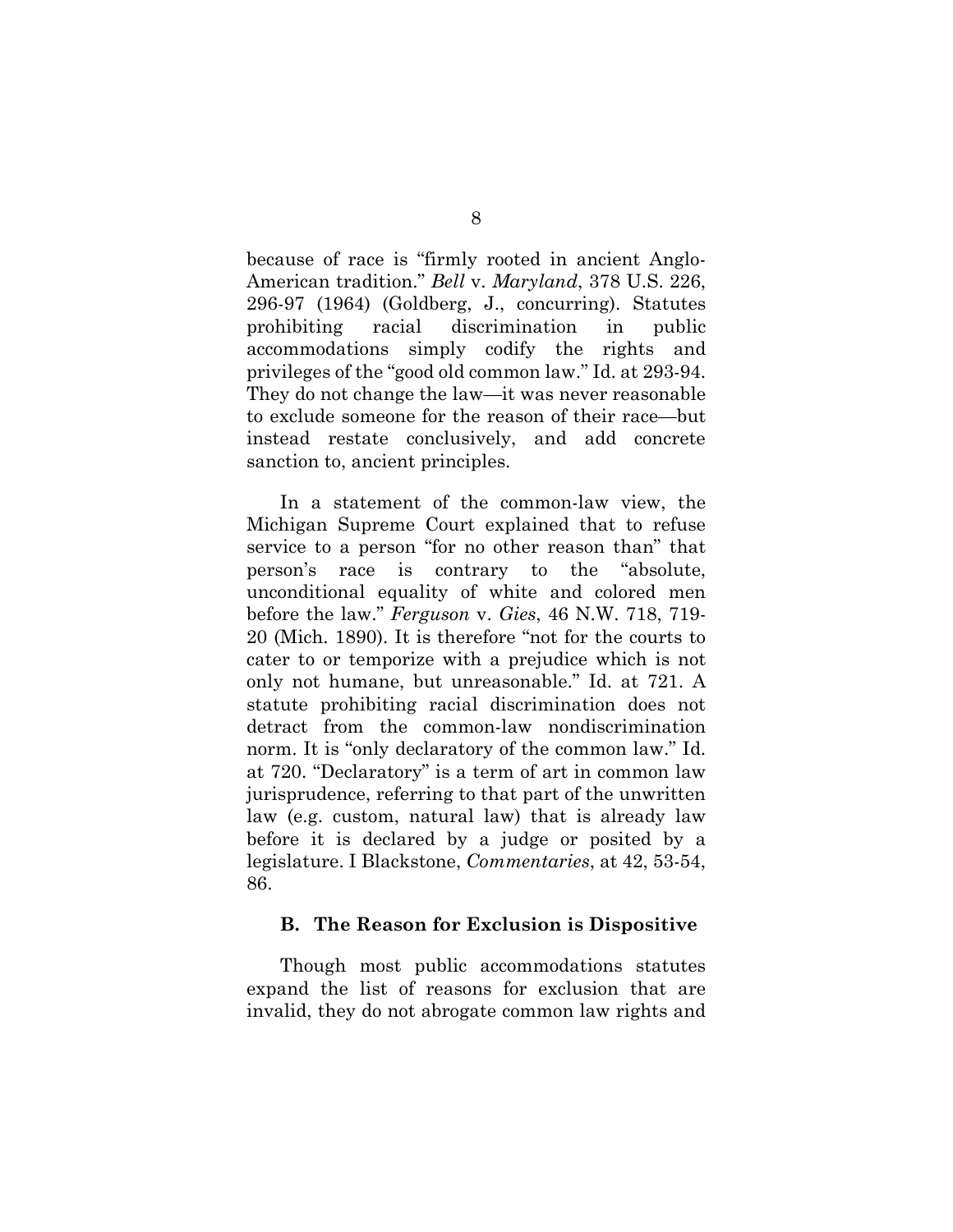privileges. The common law norm declared and codified in Washington law, as in the Massachusetts law at issue in *Hurley* and other state statutes, reconciles fundamental rights by justifying intervention when an owner acts for an invalid reason, but not otherwise. *Fell* v. *Spokane Transit Auth.*, 911 P.2d 1319, 1331 (Wash. 1996). Because the customer's license is carved out of the owner's property estate according to the purposes for which the property is held open, *State* v. *DeCoster*, 653 A.2d 891, 893–94 (Me. 1995), the reasons, purposes, intentions of the owner determine in the first instance what counts as a valid reason. Public accommodation statutes identify discrete reasons that are never valid.

So: Certain, particular reasons, such as a potential customer's race, are never valid reasons. Others, such as a customer's conduct or the service the customer requests, are valid or invalid according to the purposes for which the business is held open. In both classes of cases—those governed by the statute and those governed by the general commonlaw standard—the public accommodation doctrine turns on the owner's reasons for excluding a customer or refusing to provide a particular good or service to a customer.

This feature of public accommodations doctrine is inherent in both the source and the structure of the rights and duties of which it consists. As this Court explained in *Martinez* and *Cornelius*, the owner of the property has the power to determine the uses to which the resource will be put and accordingly to determine the terms and limitations of others' licenses to enter and partake of the owner's uses. Put simply, the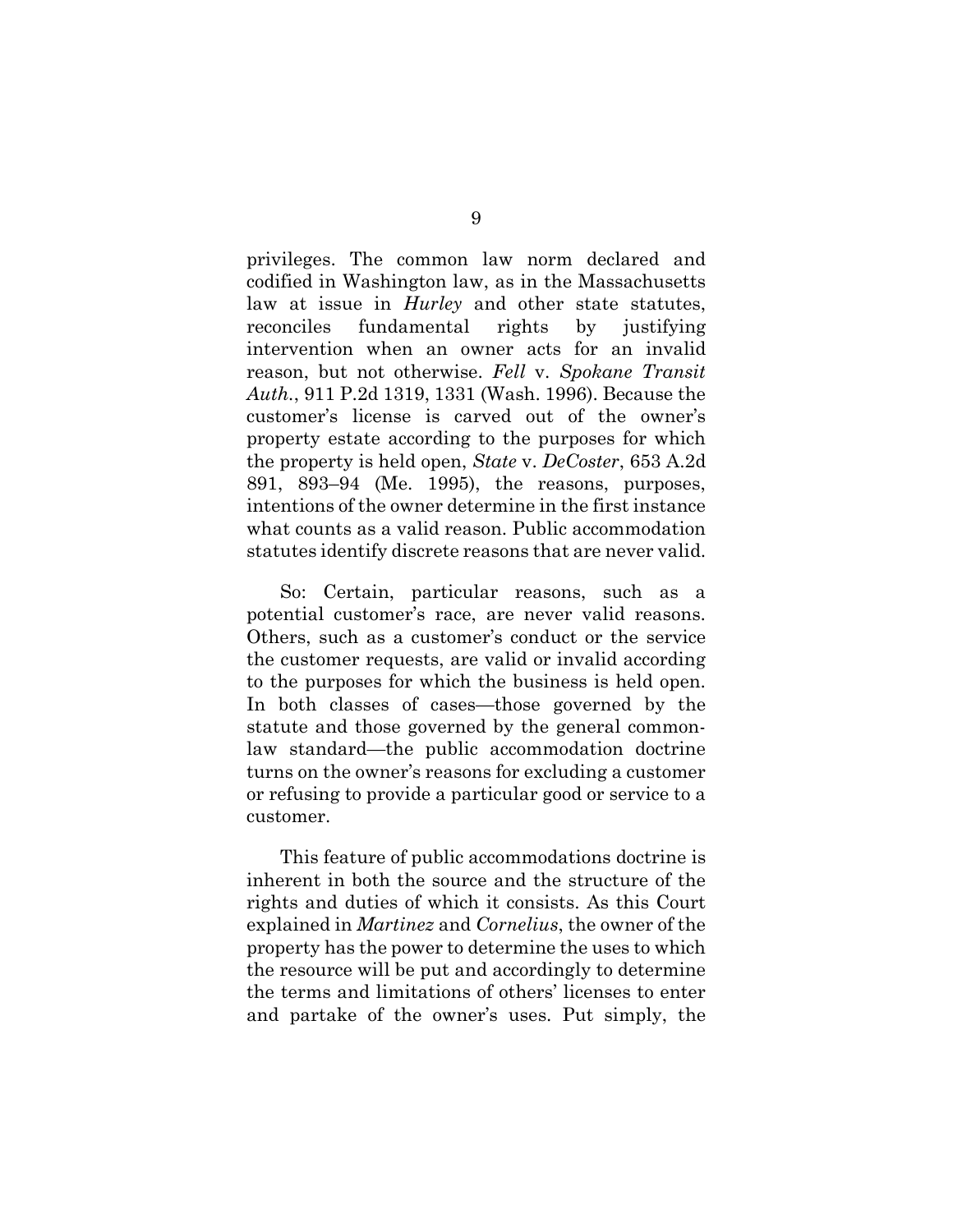owner possesses the right to set the agenda—the governing plan of action—for use of the resource. Katz, *Exclusion and Exclusivity*, at 277-79, 285-93; MacLeod, *Property and Practical Reason*, at 1-11. The licensee possesses neither an unlimited right to enter nor a right to receive any particular goods or services but rather a privilege that is carved out of the owner's right by the owner's creation of the license. *Fell*, 911 P.2d at 631-31; MacLeod, *Property and Practical Reason*, at 37-38, 216-19. The owner reserves the right to determine which moral vision will be promoted on her property.

At common law, the relevant inquiry into the owner's reasons logically proceeds in three stages. First one must know the purpose for which the business is held open to the public. Second one must know what was the owner's reason for denying service to this customer. Third and finally, a jury or other factfinder must determine whether that reason was valid in light of the purposes for which the business is held open to the public.

These are generally fact questions. Naturally, the public accommodations statute determines the ultimate question conclusively as a matter of law where as a matter of fact an owner has acted for one of the prohibited reasons identified in the statute. But the issue what was the owner's actual reason remains a fact question. Indeed, under the statute it is the dispositive consideration on which liability turns. If the owner has not acted for one of the reasons prohibited by the statute, the owner has not acted unlawfully as a matter of law.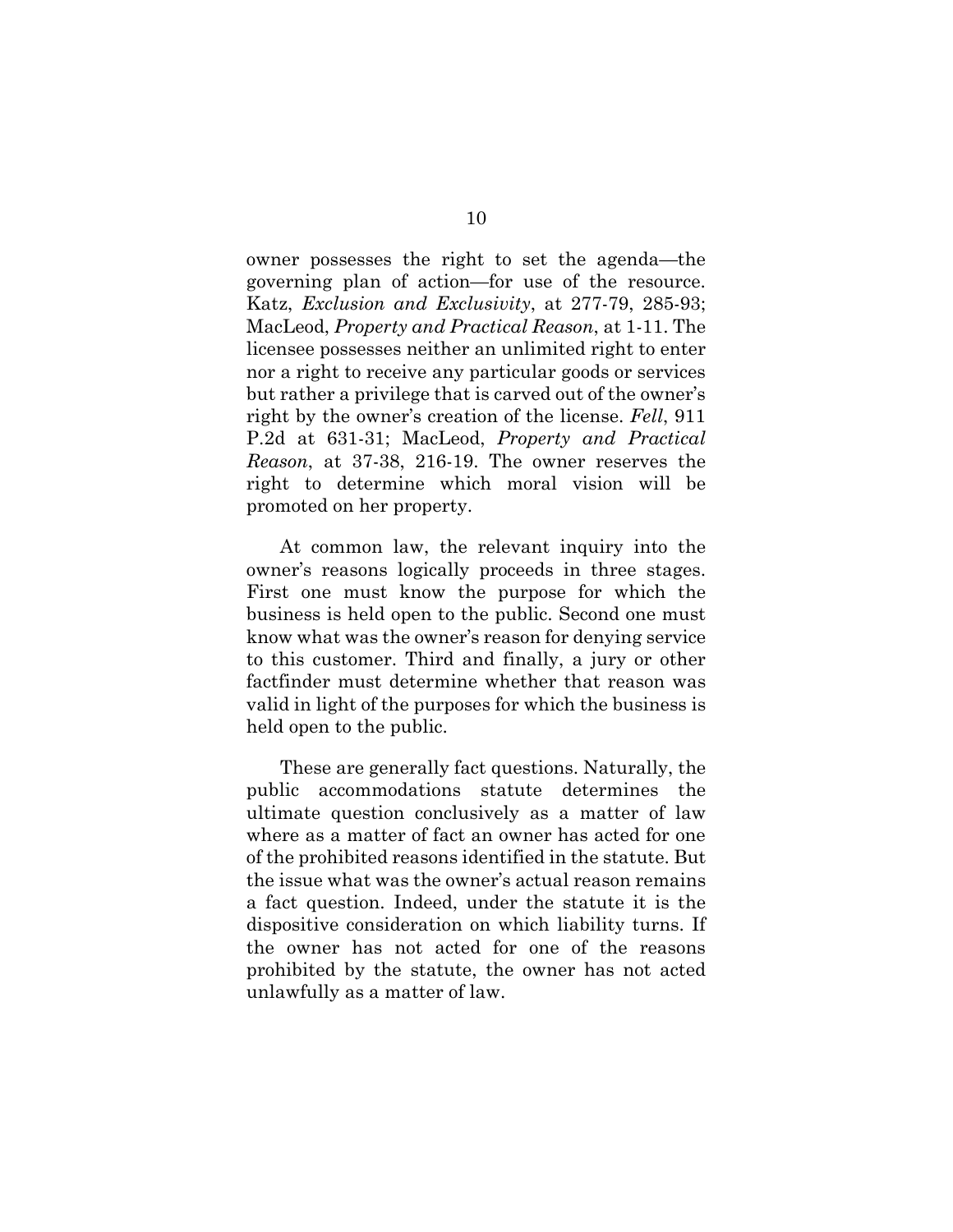This court emphasized the dispositive significance of the owner's intention in the *Hurley* case. There, as here, the owner of the public accommodation did not act because of—for the reason of—the sexual orientation of those who were excluded. As this court noted, "Petitioners disclaim any intent to exclude homosexuals as such, and no individual member of GLIB claims to have been excluded from parading as a member of any group that the Council has approved to march." *Hurley*, 515 U.S. at 572. The reason for excluding GLIB from the parade was to avoid communicating a message about human sexuality that the parade organizers did not want to endorse. Petitioner Barronelle Stutzman, the owner and president of Petitioner Arlene's Flowers, Inc., makes the same disclaimer. She was willing to serve, and did serve, Robert Ingersoll on many occasions knowing full well that he identifies as homosexual. The reason for declining to participate in the preparation for his wedding was to avoid communicating what she understands to be a falsehood about the nature of marriage.

Homosexual-identity rights activists and legal scholar Andrew Koppelman explains why cases such as these are not about anti-gay discrimination. Whatever the merits of the idea that marriage is inherently a man-woman union, he says, "it is not about gay people. It is focused on the value of a certain kind of heterosexual union. The existence of gay people is a side issue." Andrew Koppelman, *Gay Rights, Religious Accommodations, and the Purposes of Antidiscrimination Law*, 88 So. Cal. L. Rev. 619, 625-26 (2015). The effects of this belief in man-woman marriage are not the purpose or motivating intention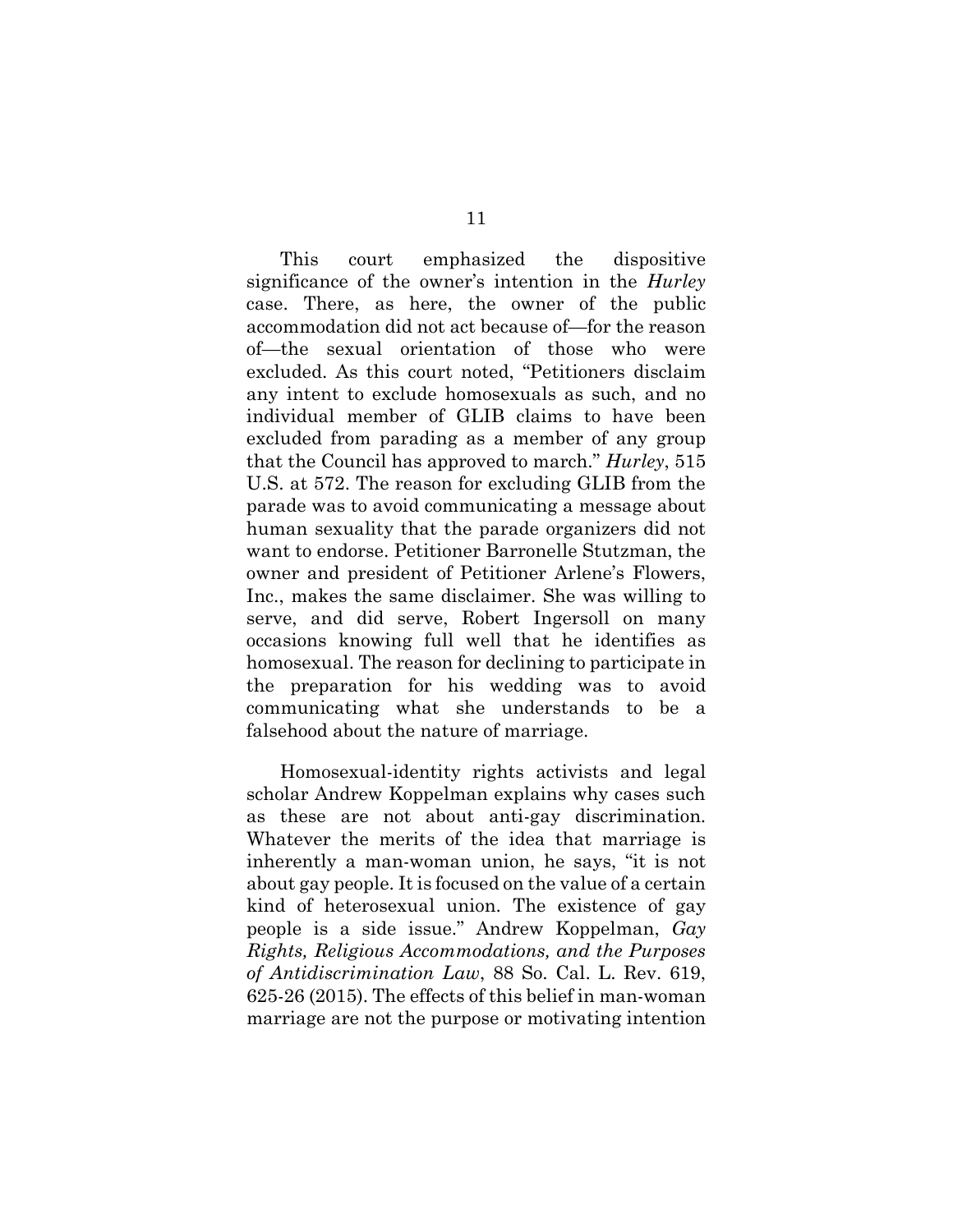for the conscientious business owner's decision to decline service. They are unintended side effects.

Nondiscrimination laws refer to wrongful discriminatory intention because it is the intention to act for a prohibited reason that is wrongful, regardless of consequences. Harm is neither a necessary nor a sufficient condition to make discrimination unlawful because harm is not what makes wrongful discrimination illicit. "The wrongness of the act is not contingent on its consequences." Adam Slavny and Tom Parr, *Harmless Discrimination*, 21 LEGAL THEORY 100, \*14 (2015) (available at http://journals.cambridge.org /action/displayAbstract?fromPage=online&aid=1012 417&fulltextType=RA&fileId=S1352325215000130). An employer or business owner who acts for wrongful, racist motivations should be liable even if the employee or customer was better off as a result (because, e.g., she found a better job or superior service elsewhere). *Id*. at \*5-\*13. For the same reason, an employer or business owner, such as Stutzman, who acts from pure motivations, untainted by any of the wrongful grounds of action enumerated in law, should not be liable even if her actions left an employee or customer feeling worse about themselves.

Nondiscrimination laws govern an actor's reasons for decision. Consequences or side effects of the actor's decision are often unforeseen and generally not intended. Any effort to adjudicate those side effects will lead courts into moral judgments that also have unintended consequences and side effects. See John Finnis, *Equality and Differences*, 56 Am. J. Juris. 17,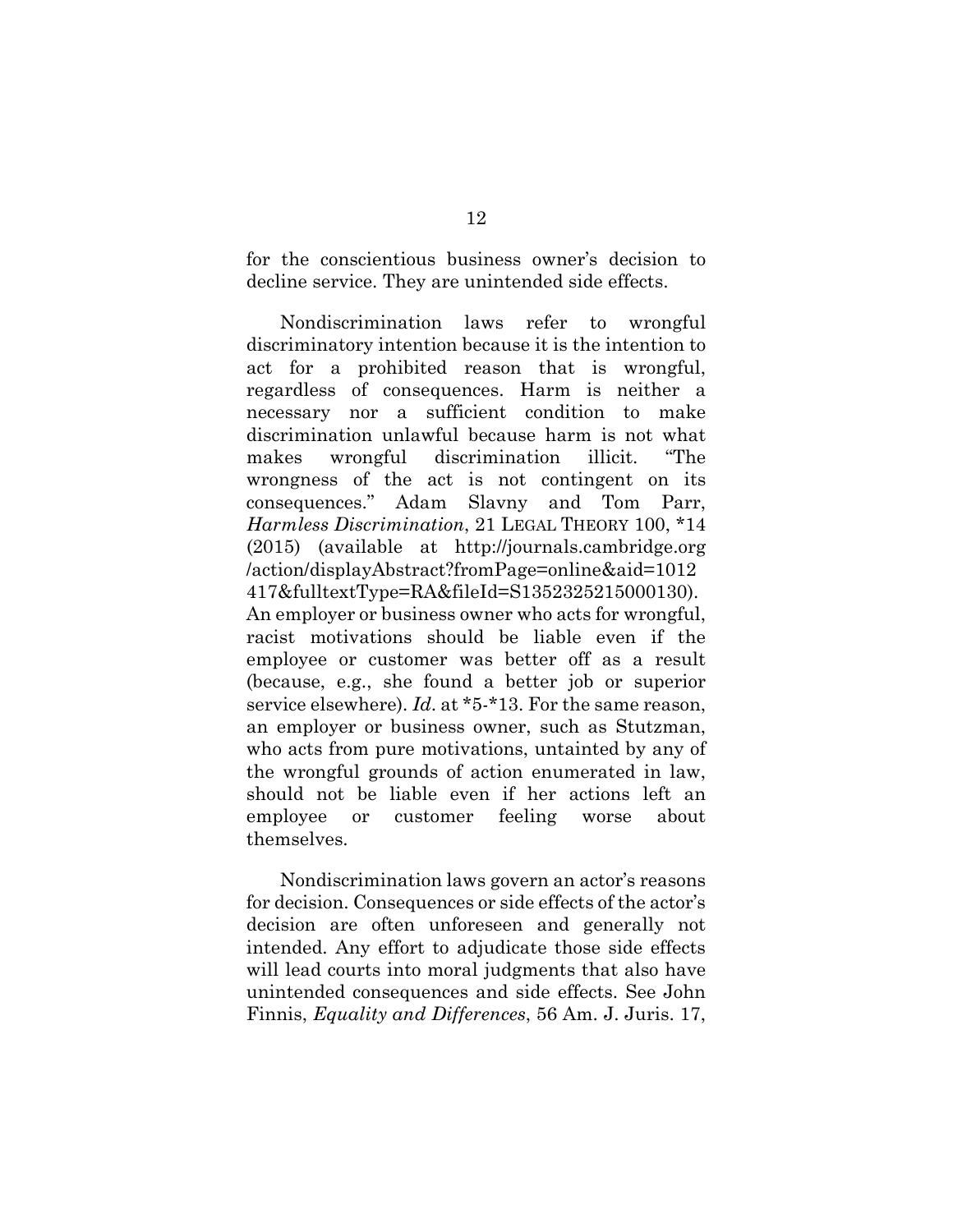27-32 (2011). For example, a court that holds liable a business owner because her actions had the consequence of casting moral doubt on same-sex marriage would cause the further consequence of casting *both* moral *and* legal doubt on monotheistic beliefs concerning the nature of marriage.

### <span id="page-20-0"></span>**III. A Case of Avoidable Conflict**

### <span id="page-20-1"></span>**A. The Washington Supreme Court Disregarded This Court's Guidance**

In keeping with centuries of Anglo-American jurisprudence, Washington law prohibits exclusion from a public accommodation only for particular, enumerated reasons. Like other such statutes it prohibits discriminating "because of"—i.e., for the reason of– particular enumerated characteristics, including race and sexual orientation. Washington Law Against Discrimination (WLAD), R.C.W. § 49.60.030. It does not prohibit exclusion for some other, non-enumerated reason even where the effect of exclusion falls disproportionately on some identifiable group that shares an enumerated characteristic. In respect of those other motivating reasons Washington law follows the common-law practice of leaving resolution to local law and institutions of private ordering such as contract, license, and the civil jury. *Fell*, 911 P.2d at 630-37; *Lewis* v. *Doll*, 53 Wash. App. 203, 206-07 (1989); MacLeod, *Tempering Civil Rights Conflicts*, at 692- 711.

Stutzman and Arlene's Flowers did not discriminate against Ingersoll and Freed because of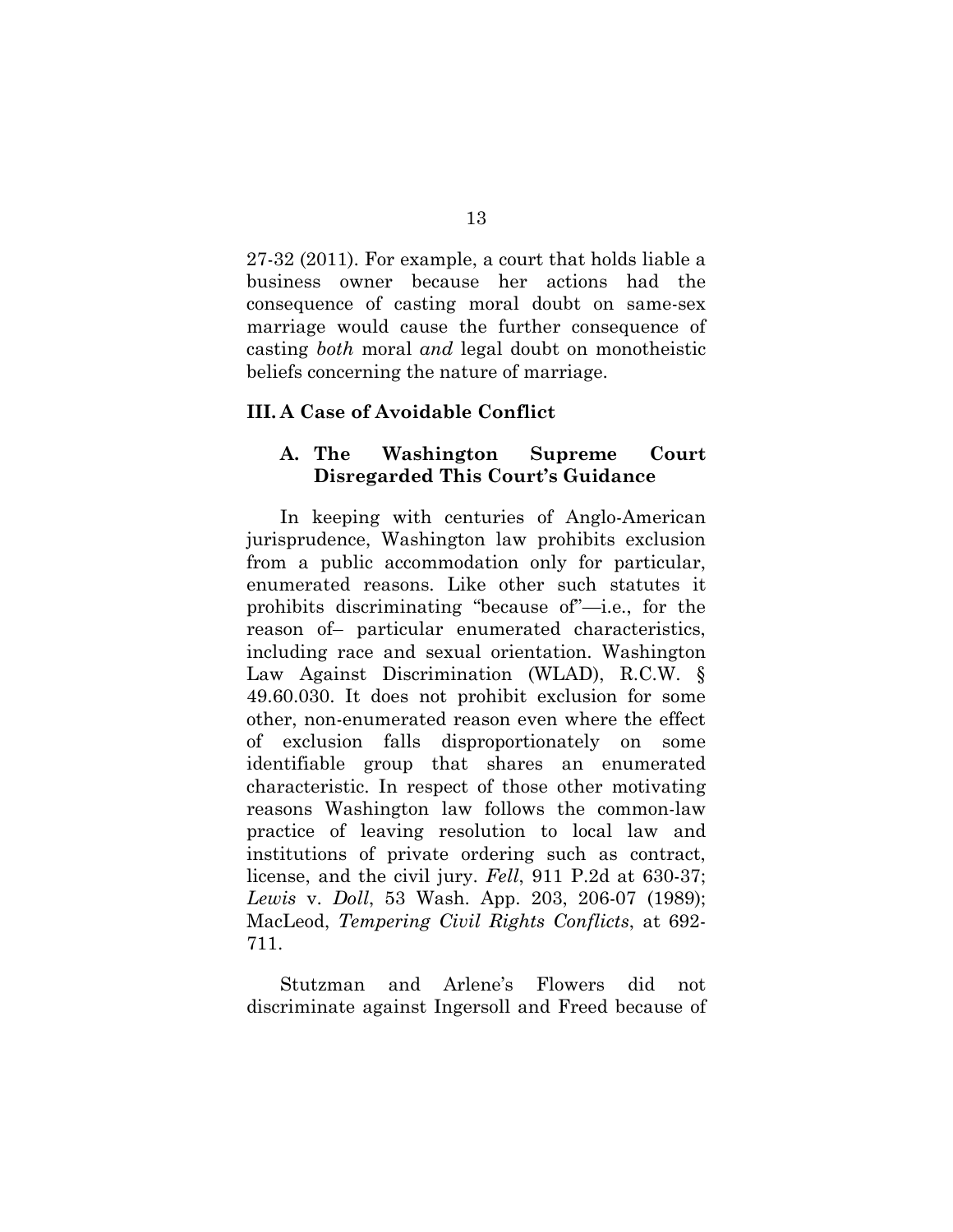their sexual orientation. It is undisputed that Respondent Robert Ingersoll "had been a customer at Arlene's Flowers for at least nine years, purchasing numerous floral arrangements from Stutzman and spending an estimated several thousand dollars at her shop," and that Stutzman and her flower shop served Ingersoll with full knowledge "that Ingersoll is gay and that he had been in a relationship with [Respondent Curt] Freed for several years." *Arlene's Flowers*, 389 P.3d at 549. "Stutzman is an active member of the Southern Baptist church. It is uncontested that her sincerely held religious beliefs include a belief that marriage can exist only between one man and one woman." Id. It is also undisputed that "Stutzman told Ingersoll that she would be unable to do the flowers for his wedding because of her religious beliefs, specifically, because of 'her relationship with Jesus Christ.'" Id.

Nevertheless, the Supreme Court of Washington affirmed a summary judgment against the Petitioners for putative violation of WLAD. It reasoned that because Ingersoll and Freed did not obtain the services they desired from Stutzman, her decision had the same effect as "indirect" discrimination, which is prohibited WLAD. Id. at 553. That interpretation of WLAD is at odds with decades of Washington decisional precedents, in which Washington's appellate courts have interpreted WLAD and similar nondiscrimination laws to prohibit intentional discrimination and not discriminatory effect per se. *Scrivener* v. *Clark College*, 334 P.3d 541, 545-50 (Wash. 2014); *Hollingsworth* v. *Washington Mutual Savings Bank*, 681 P.2d 845, 850 (Wash. App. 1984) ("intent at the time of the challenged act… is the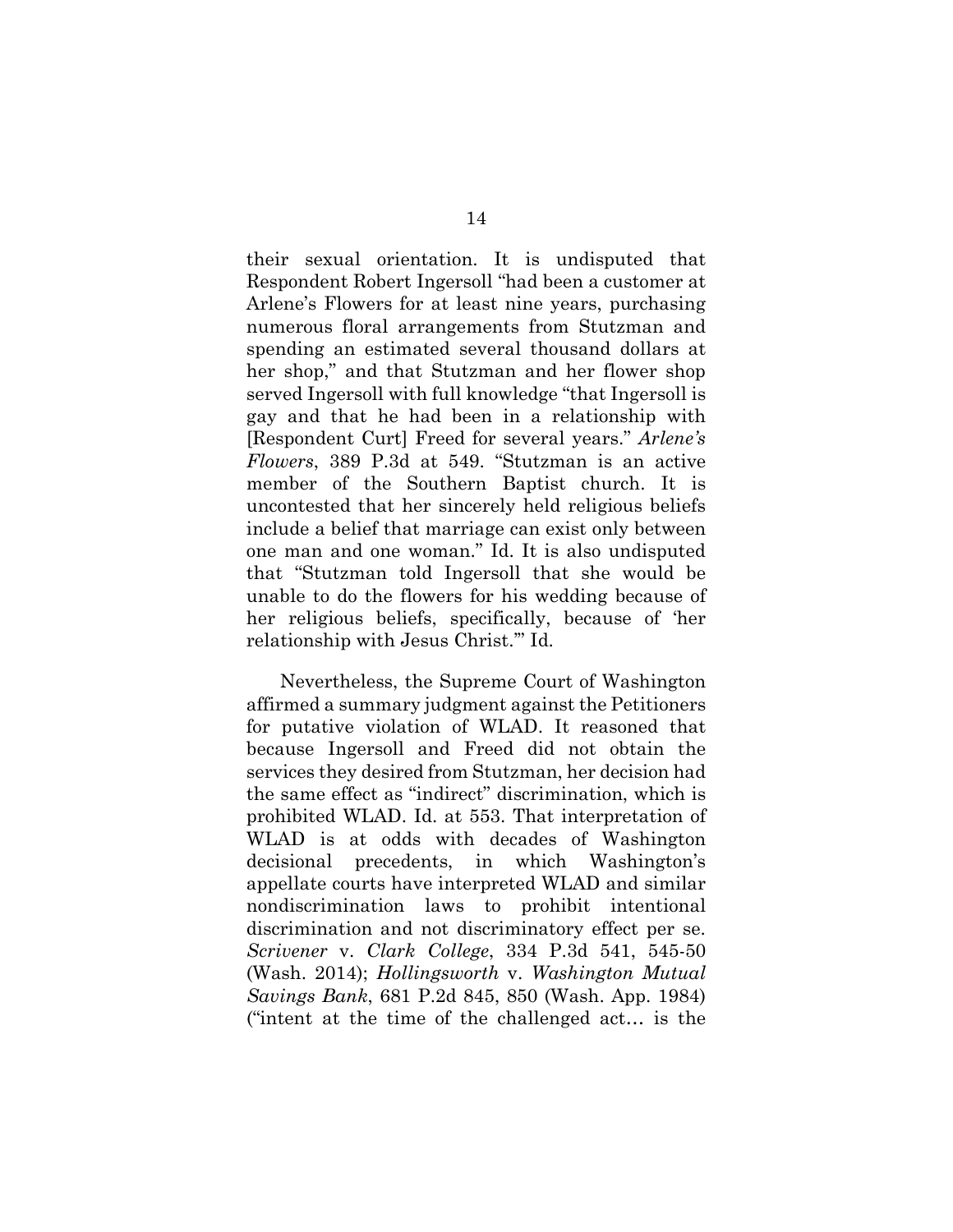critical inquiry."), abrogated on other grounds, *Allison*  v. *Housing Authority of City of Seattle*, 799 P.2d 1195, 1196-97 (Wash. App. 1990).

### <span id="page-22-0"></span>**B. State Courts Are Generating Dangerous Confusion**

Just as the Massachusetts Supreme Judicial Court did two decades ago, *Hurley*, 515 U.S. at 563- 66, the Washington Supreme Court in this case created an unnecessary conflict between equality and nondiscrimination rights on one hand and rights of conscience and free expression on the other. And it did so by distorting its own laws, just as the Massachusetts court misapplied Massachusetts law. *Hurley*, 515 U.S. at 571-81. This case is part of a spreading pattern of state-court confusion that has far-reaching implications. Judgments that impose liability upon owners for actions that have the unintended effect of failing to endorse minority identities create novel claim-rights to be served what the customer wants on the customer's terms, MacLeod, *Tempering Civil Rights Conflicts*, at 667- 77, which are neither grounded in nor justified on the basis of public accommodations doctrine. Id. at 686- 702.

The distortion in this case, as in *Hurley*, has two profound effects. First, it transforms a customer's right not to be discriminated against for an invalid reason—an immunity against unjust termination of one's license to enter—into an affirmative claim-right to use other people's businesses and enterprises for one's own expressive purposes. Compare *Hurley*, at 572-73. That claim-right puts considerable pressure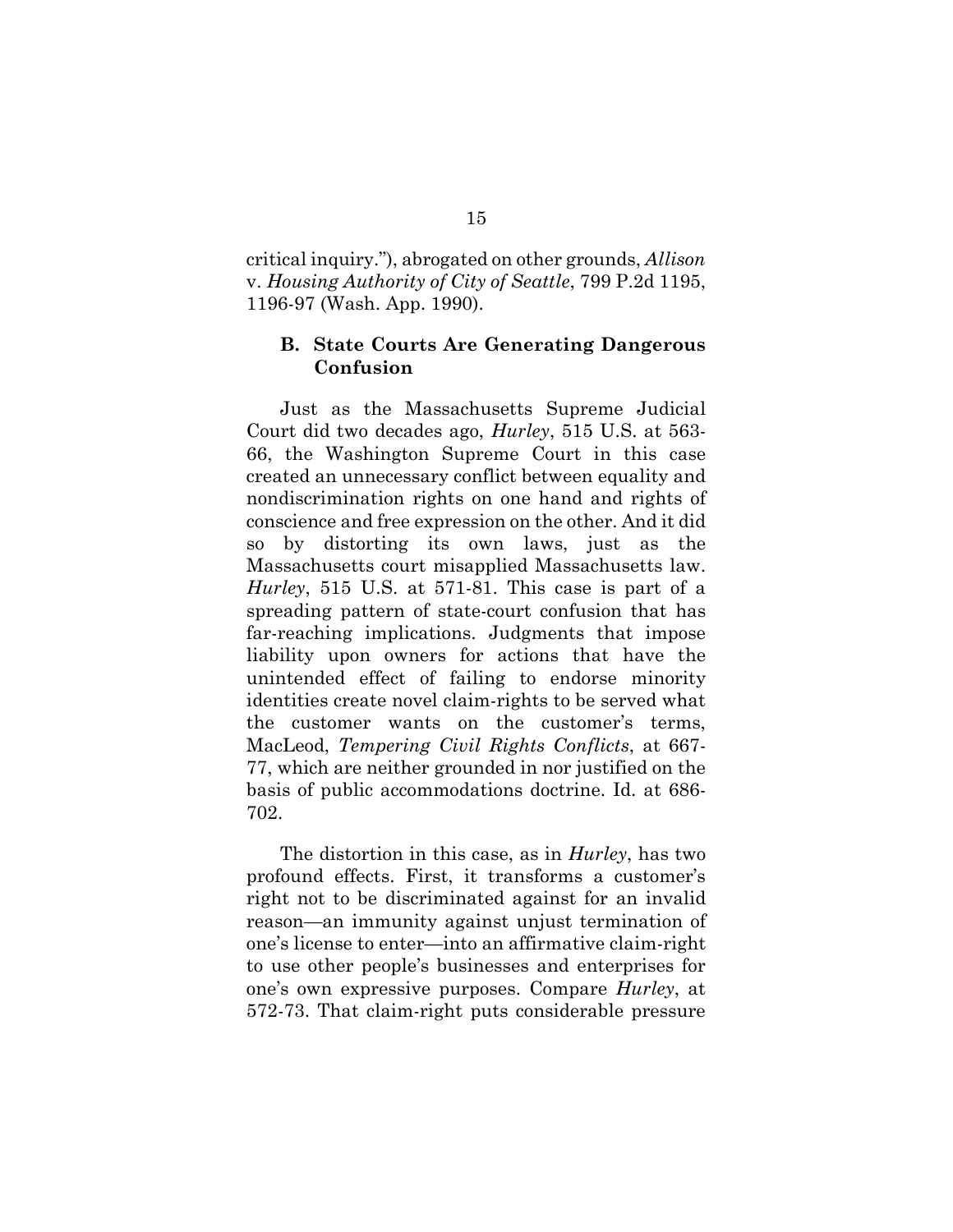upon the fundamental rights of owners and upon the freedom of owners and customers to negotiate for goods and services within public accommodations. For one of the limitations of sweeping, affirmative claimrights is that, unlike liberties and immunities that give rise to duties of abstention, they cannot be applied unconditionally and conclusively in all cases without ignoring facts and rights that as a matter of justice ought to be taken into consideration when forming valid judgments. John Finnis, *The Priority of Persons Revisited*, 58 Am. J. Juris. 45, 53-54 (2013); MacLeod, *Property and Practical Reason*, at 173-215.

Second, the Washington high court set this novel claim-right against Stutzman's fundamental rights of conscience, free expression, and private property. As this court explained in *Hurley*, such an expansive interpretation of the public accommodations law has "the effect of declaring the sponsor's speech itself to be the public accommodation." *Hurley*, 515 U.S. at 573. It employs the coercive power of the state to create and enforce for the customer a right to shape the owner's speech and to determine the terms on which the owner will hold her services open to the public. Id. In short, it vests in the customer a right to control the owner's private property and to set the terms on which the owner can exercise her fundamental rights there.

This novel interpretation of public accommodations doctrine opens up other new hazards. Indeed, the Washington, New Mexico, and Colorado courts have collided with some hazards of their own design. They have unlawfully discriminated. See *Shelley* v. *Kraemer*, 334 U.S. 1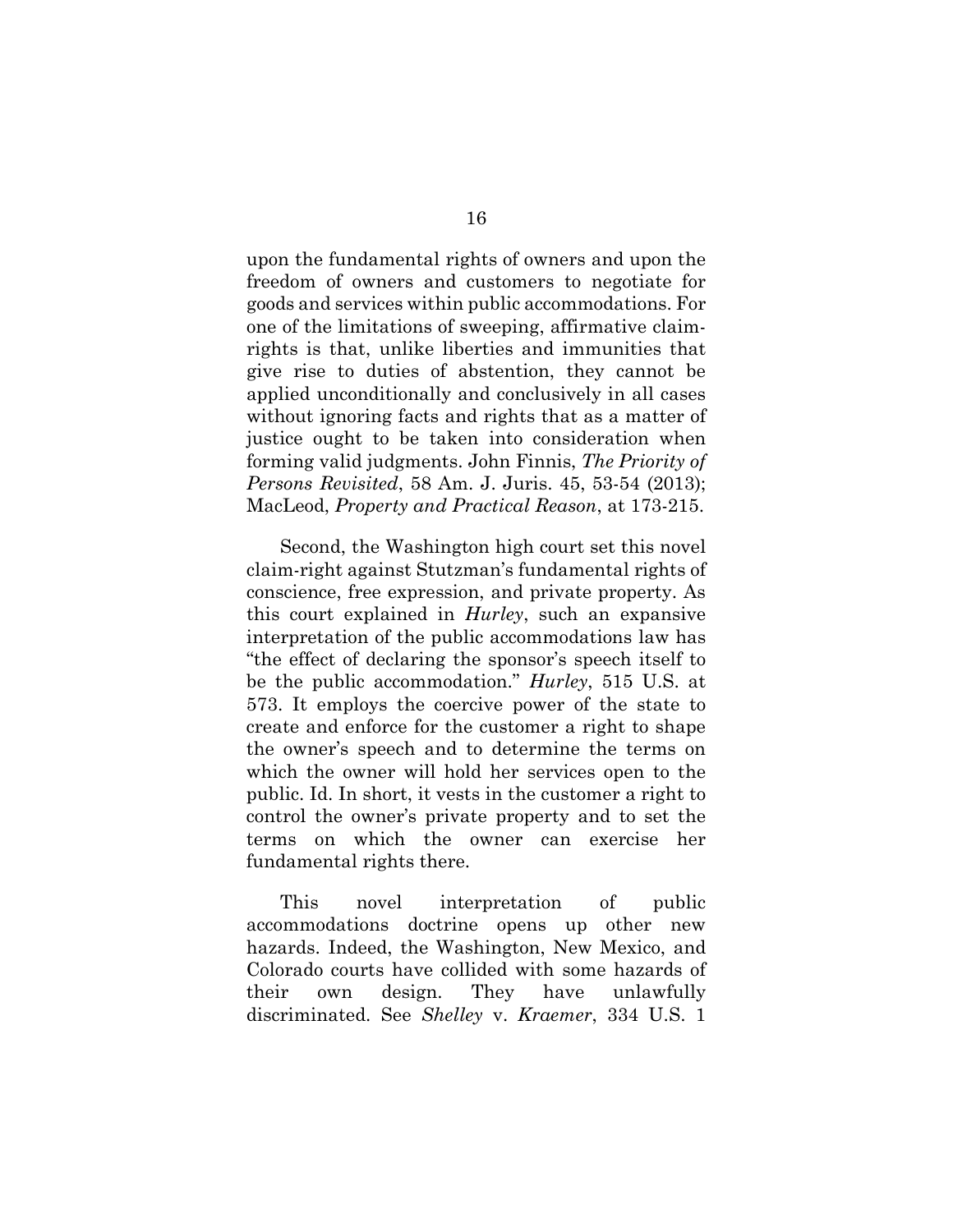(1948) (a judicial ruling is state action for equal protection purposes). No matter which standard they use to measure the offensive harm to same-sex couples, the courts cause that same harm to Jews, Christians, Muslims, and other theists who hold the historic and theologically-grounded conviction that marriage is a man-woman union. If the measure is discriminatory effect then the disproportionatelydeleterious effect of their *decisions* on traditional theists renders those decisions acts of discrimination on the basis of religion. If the measure is dignitary harm then the necessary premise equating traditional theistic convictions with unlawful discrimination, which demeans those who hold those convictions by equating them with bigots and racists, renders the courts' *reasoning* an act of discrimination on the basis of religion. Either way, the state courts have violated the very nondiscrimination norm that is essential to their holding. Their reasoning is operationally self-refuting.

The Supreme Court of Washington contradicted itself in this and other respects. It both rejected and relied upon the distinction between status and conduct. It ruled that the conduct of Ingersoll and Freed—getting married under Washington law—is fully reducible to and inseparable from their beliefs and identities as homosexuals. *Arlene's Flowers*, 389 P.3d at 552-53. Yet to get around the obvious free speech, association right, and religious liberty problems raised by this ruling, it also considered Stutzman's own conduct—declining to participate in what she understands to be a falsehood about marriage—as distinct and separate from her expressions, religious beliefs, and identity as a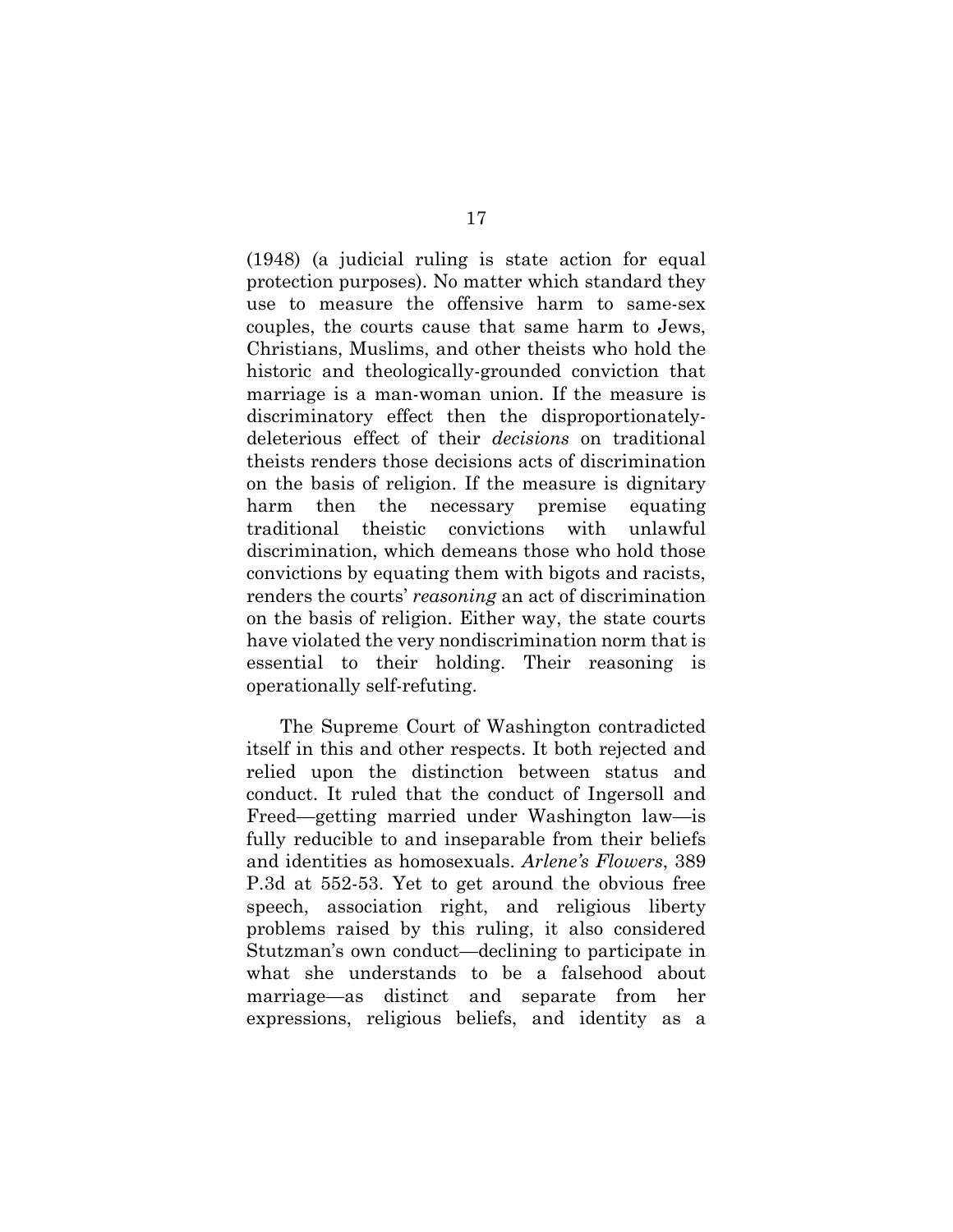Southern Baptist. Id. at 556-60; 566-67. According to the Washington high court, one both *can* and *cannot* avoid discriminating unlawfully under Washington law by distinguishing between status and conduct. This is logically self-refuting.

The state courts are clearly confused. They have failed to notice that the status-conduct distinction is not settled the same way for all purposes in all areas of law. Some constitutional rules protect status without regard to the right-holder's conduct, such as the right to vote whatever one's race. Others protect conduct without regard to status or belief, such as the rights of association, free expression, and free exercise of religion. Generally, constitutions leave the decision whether to distinguish between status and conduct to those with authority to promulgate particular policies—universities and non-profit organizations, business owners, local governments, neighborhood associations—and to those with authority to render judgment about the reasonableness of any distinction, especially the civil jury.

The state courts also are confused about *Christian Legal Society* v. *Martinez*, 561 U.S. 661 (2010). For example, the Supreme Court of Washington read *Martinez* to abolish the distinction between status and conduct for equal protection and public-law purposes. *Arlene's Flowers*, 389 P.3d at 552-53. But the Court in *Martinez* expressly grounded the University of California's right to conflate status and conduct not in Equal Protection, civil rights statutes, or any other generally-applicable laws but rather in a source of private rights: the University's "right to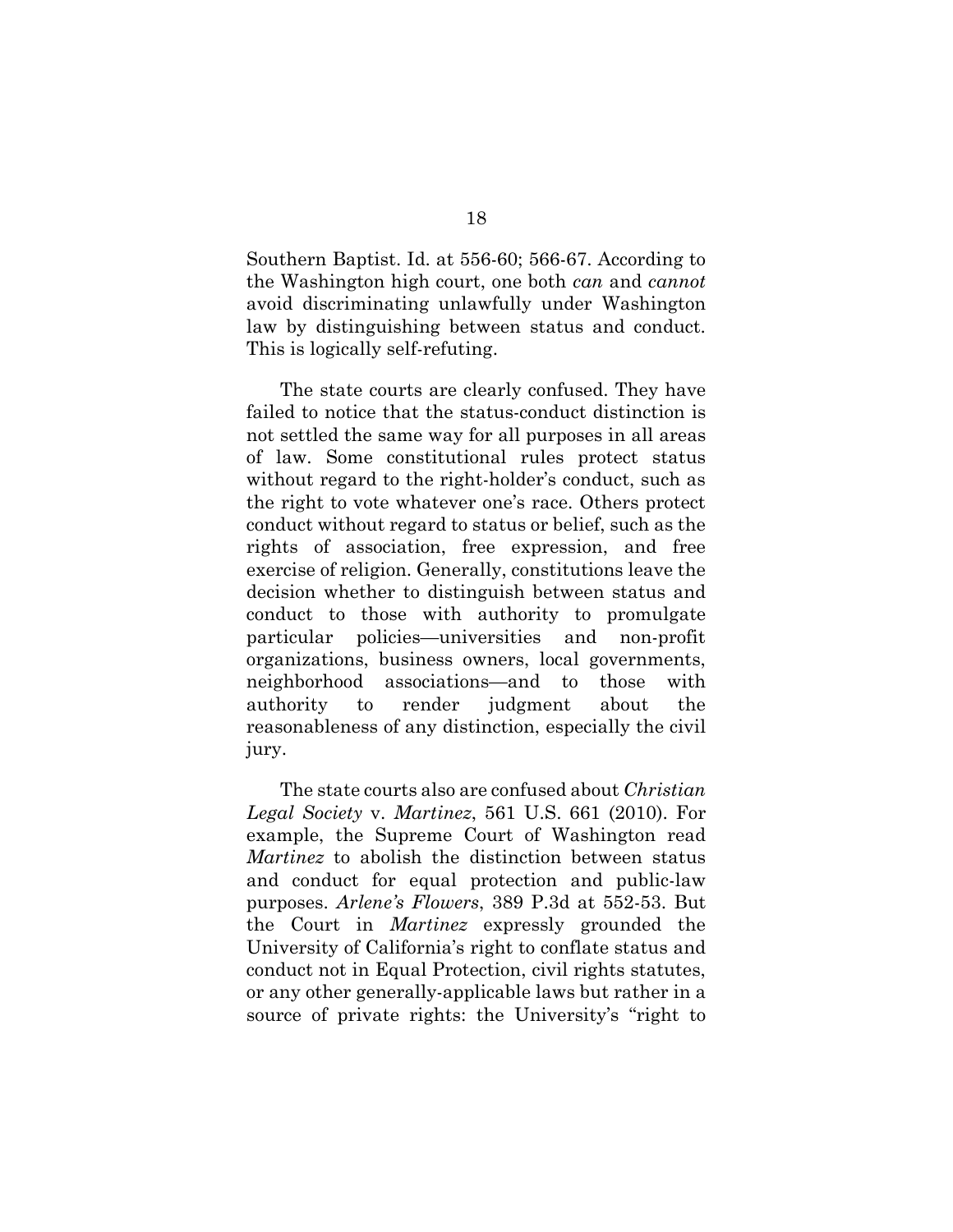preserve the property under its control for the use to which it is lawfully dedicated." *Martinez*, 561 U.S. at 679. Because the University of California owns its campuses in fee simple absolute, it has the power to choose when to adhere to the distinction between status and conduct, subject to its constitutional obligations as a state actor. *Rosenberger* v. *Rector and Visitors of University of Virginia*, 515 U.S. 819 (1995). Arlene's Flowers and Barronelle Stutzman enjoy an even more robust property right to choose because they are not state actors and have no duties to remain neutral between moral and religious viewpoints.

It bears emphasis that Washington law neither requires nor forbids property owners to make these distinctions. In *Waggoner* v. *Ace Hardware Corp.*, 953 P.2d 88 (Wash. 1998) and *McFadden* v. *Elma Country Club*, 613 P.2d 146 (Wash. App. 1980), Washington's courts recognized that denying privileges to someone who is engaged in nepotistic dating or unmarried cohabitation is not the same as discrimination because of marital status, even though Washington law no longer enforces criminal sanctions for unmarried cohabitation. And in *Leskovar* v. *Nickels*, 166 P.3d 1251 (Wash. App. 2007), rev. denied 187 P.3d 270 (Wash. 2008), a city's decision to extend marital benefits to same-sex couples was held not to violate the Defense of Marriage Act, which defined marriage as a man-woman union. These rulings show that the blunt instruments of generally-applicable public laws do not resolve the status-conduct distinction for all purposes.

Indeed, these are precisely the sorts of controversial moral questions that should be left to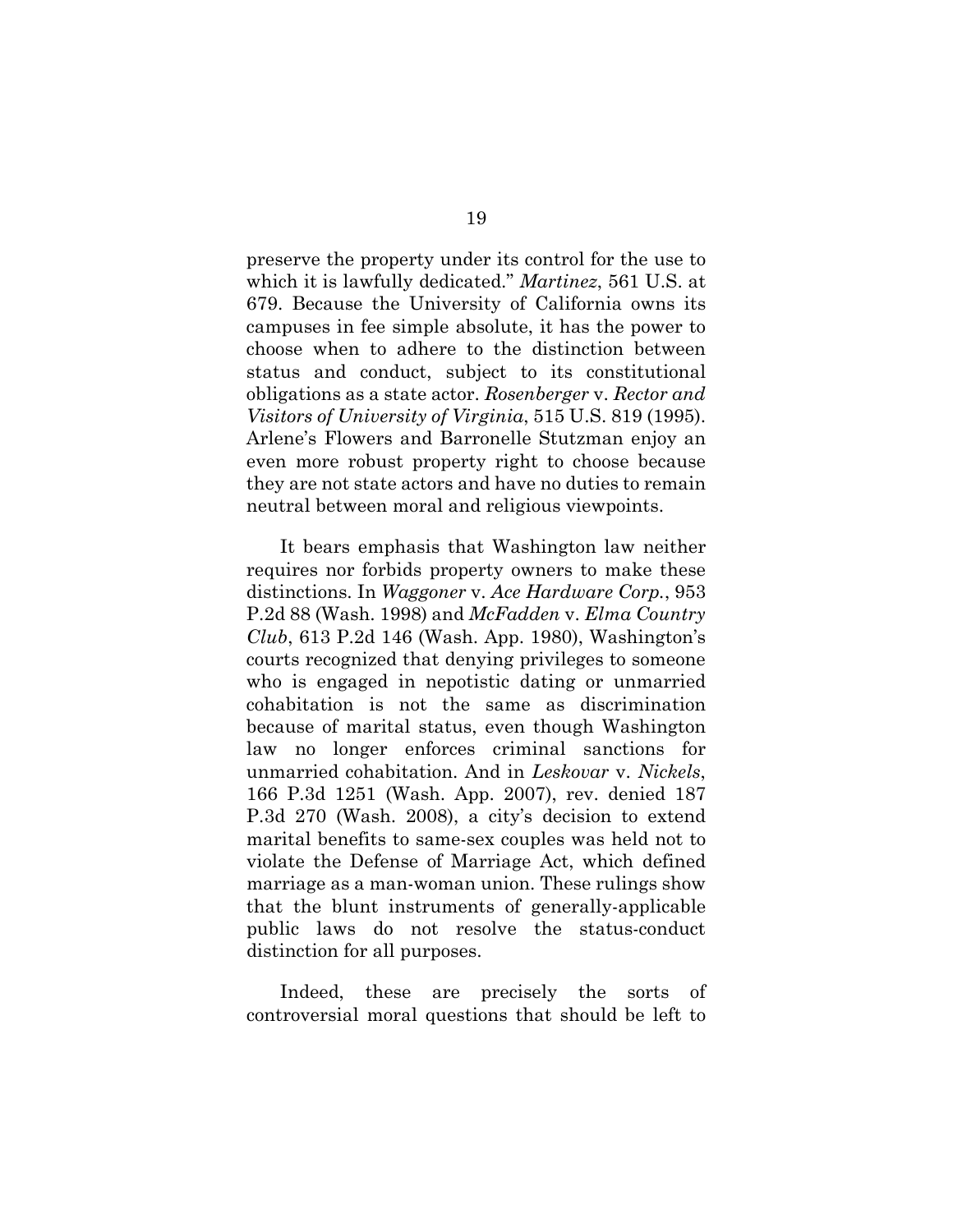institution of private and local ordering. WLAD is neutral as between those who support same-sex marriage and those who hold theistic convictions about marriage. It expressly "shall not be construed to endorse any specific belief, practice, behavior, or orientation." R.C.W. 49.60.020. The Washington courts rushed to moral judgment without legal warrant, equating traditional, theistic beliefs with unlawful discrimination.

After creating this unnecessary moral conflict, the Washington courts left no way to resolve it without impugning someone's dignity. No standard exists for weighing the dignity of same-sex couples against the dignity of Southern Baptists, nor vice versa. No common standard of measurement can compare one to the other.[2](#page-27-0) The problem is not merely that it cannot lawfully be done; the problem is that any effort to do it is inherently nonsensical, and its resolution arbitrary.

<span id="page-27-0"></span> <sup>2</sup> This problem is known in legal and moral philosophy as incommensurability. See Joseph Raz, *The Morality of Freedom* 321-66 (1986); Philippa Foot, *Moral Dilemmas and Other Topics in Moral Philosophy* 76–77 (2002); John Finnis, *Natural Law and Natural Rights* 111-18 (2nd ed, 2011). One classic statement of incommensurability colorfully explains that the "injunction to maximize net good is senseless, in the way that it is senseless to try to sum up the quantity of the size of this page, the quantity of the number six, and the quantity of the mass of this book." Finnis, *Natural Law and Natural Rights*, at 113.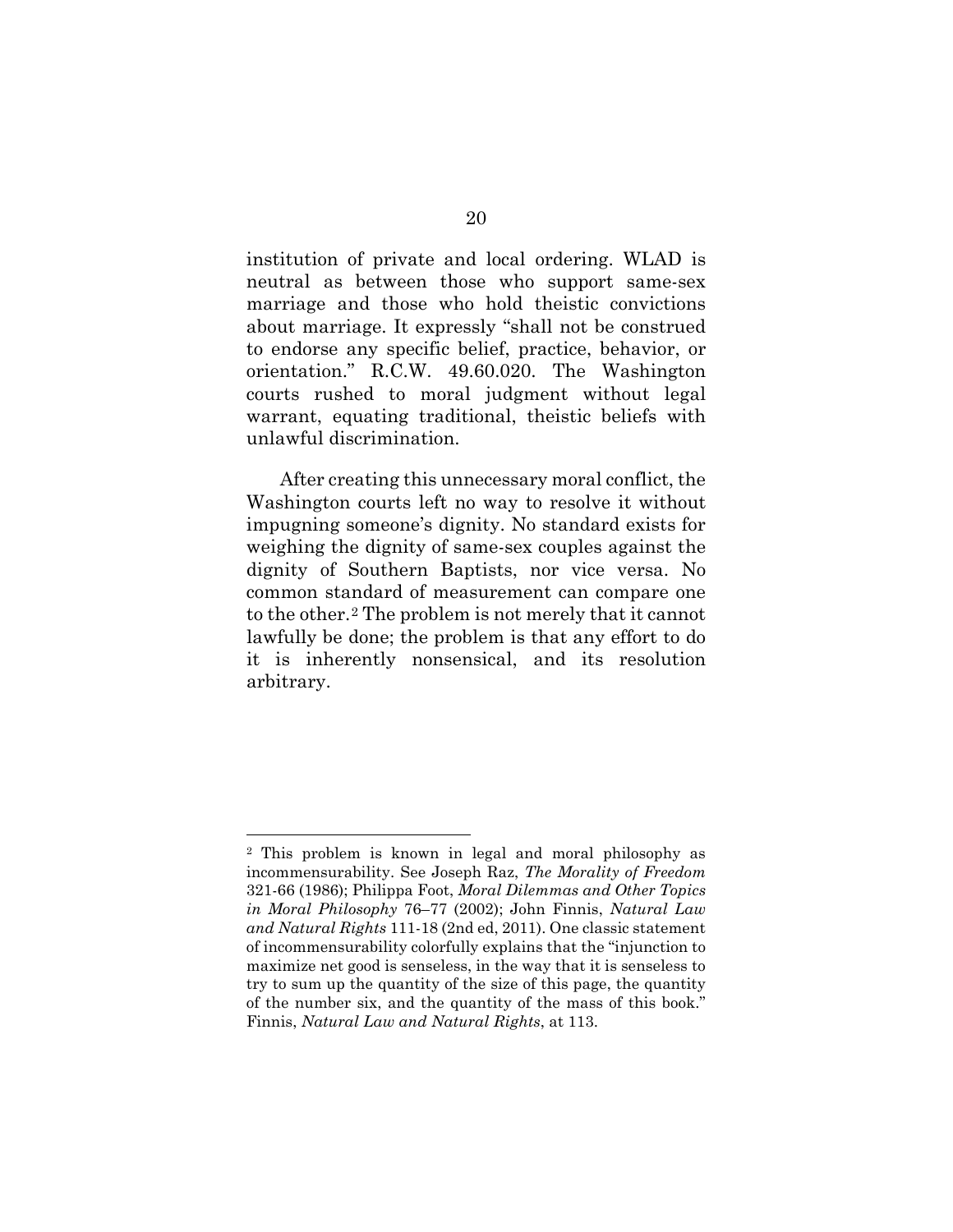## <span id="page-28-0"></span>**C. Washington Can Avoid Conflict By Adhering to a Faithful Interpretation of Its Law**

The simplest way to avoid this mess is for Washington's courts to interpret Washington's nondiscrimination laws as nondiscrimination laws have been interpreted throughout Anglo-American jurisprudence and as the appellate courts of Washington have always interpreted Washington's own Law Against Discrimination before now: as prohibitions against acting with an *intention* or *purpose* or *reason* to discriminate on a prohibited basis. That is the same guidance this Court offered in *Hurley*, to avoid unnecessary conflicts of civil and constitutional rights by confining application of public accommodation laws to cases of exclusion for invalid reasons. And it is consistent with the canons of charitable construction and natural meaning, and with the duty of courts to avoid constitutional conflicts where possible.

### **CONCLUSION**

<span id="page-28-1"></span>Racial discrimination in access to publiclyavailable resources is prohibited by law because race is irrelevant to the purposes for which the resources are held open. Similarly, a customer's sexual orientation is generally irrelevant to the purposes of a public accommodation.[3](#page-28-2) By contrast, differing conceptions of marriage *are* relevant to a business

<span id="page-28-2"></span> <sup>3</sup> But consider that it might not be irrelevant in particular cases, as where a bar or nightclub holds itself out as serving those with same-sex attraction.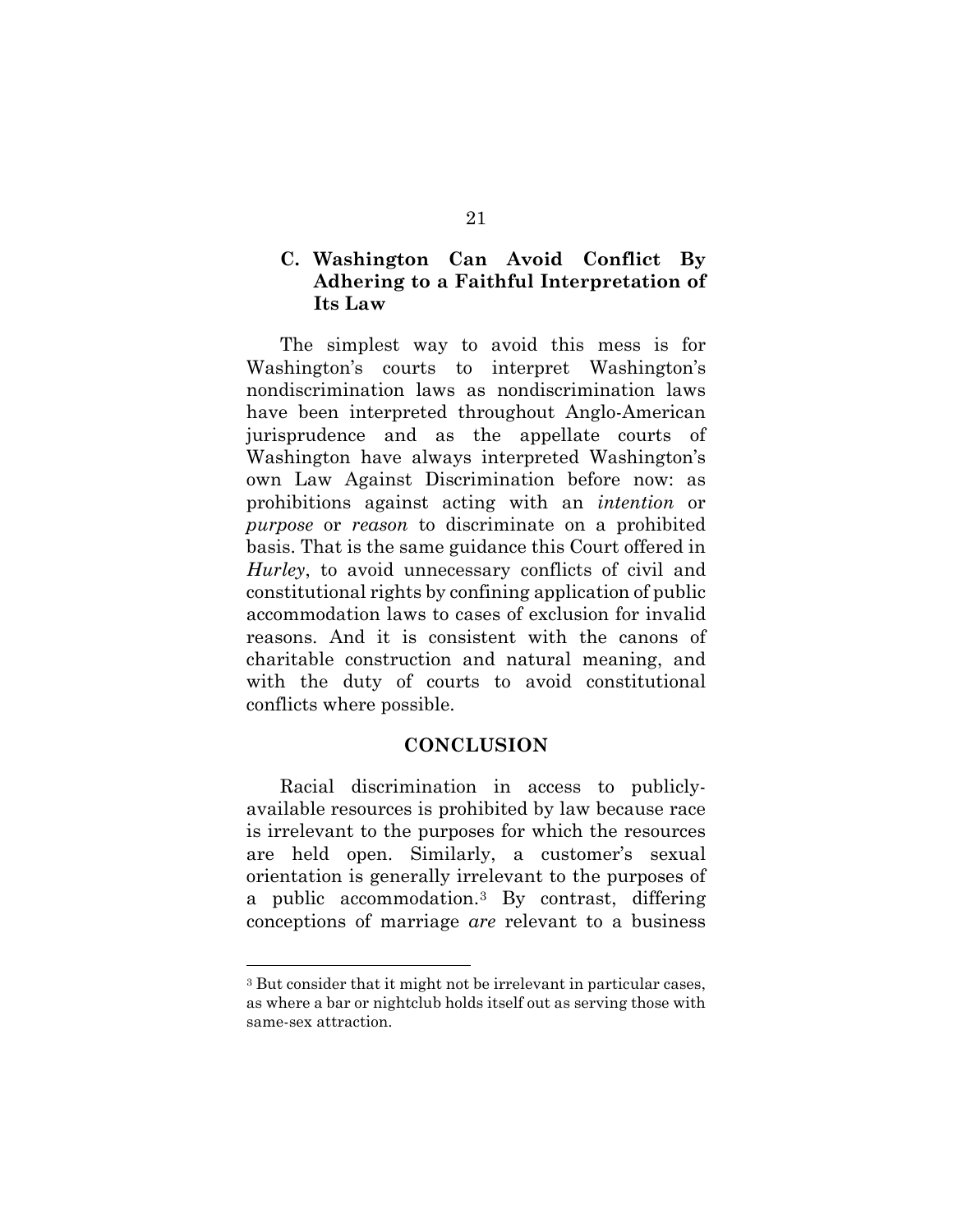owner whose business consists in part of creative participation in weddings. What similarities and differences are between man-woman marriage, manman marriage, and woman-woman marriage, involve moral, philosophical, and religious questions that this Court would do well to avoid.

Fortunately, the public accommodations doctrine does not require courts to wade into the metaphysical waters of moral or theological judgment. This Court should hear this case in order to repeat and expand upon its counsel to state courts to construe public accommodations laws as they have been construed for centuries, as a rule governing intention, not unintended side effects.